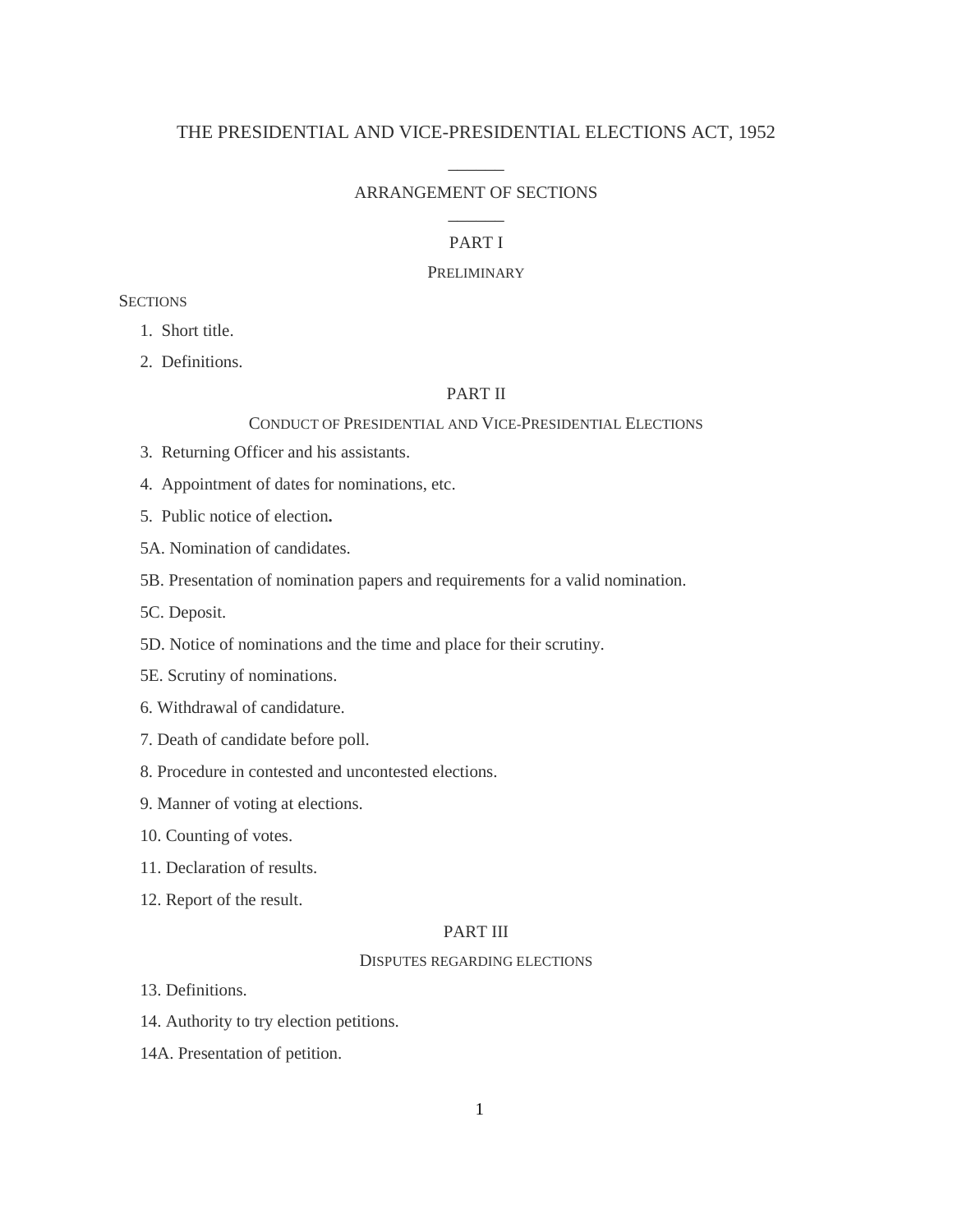### **SECTIONS**

- 15. Form of petitions, etc., and procedure.
- 16. Relief that may be claimed by the petitioner.
- 17. Orders of the Supreme Court.
- 18. Grounds for declaring the election of a returned candidate to be void.
- 19. Grounds for which a candidate other than the returned candidate may he declared to have been elected.
- 20. Transmission of orders to the Central Government and its publication.

## PART IV

### **MISCELLANEOUS**

- 20A. Return or forfeiture of candidate"s deposit.
- 21. Power to make rules.
- 22. Maintenance of secrecy of voting.
- 23. Jurisdiction of civil courts barred.

The Presidential and Vice-Presidential Elections Rules, 1974.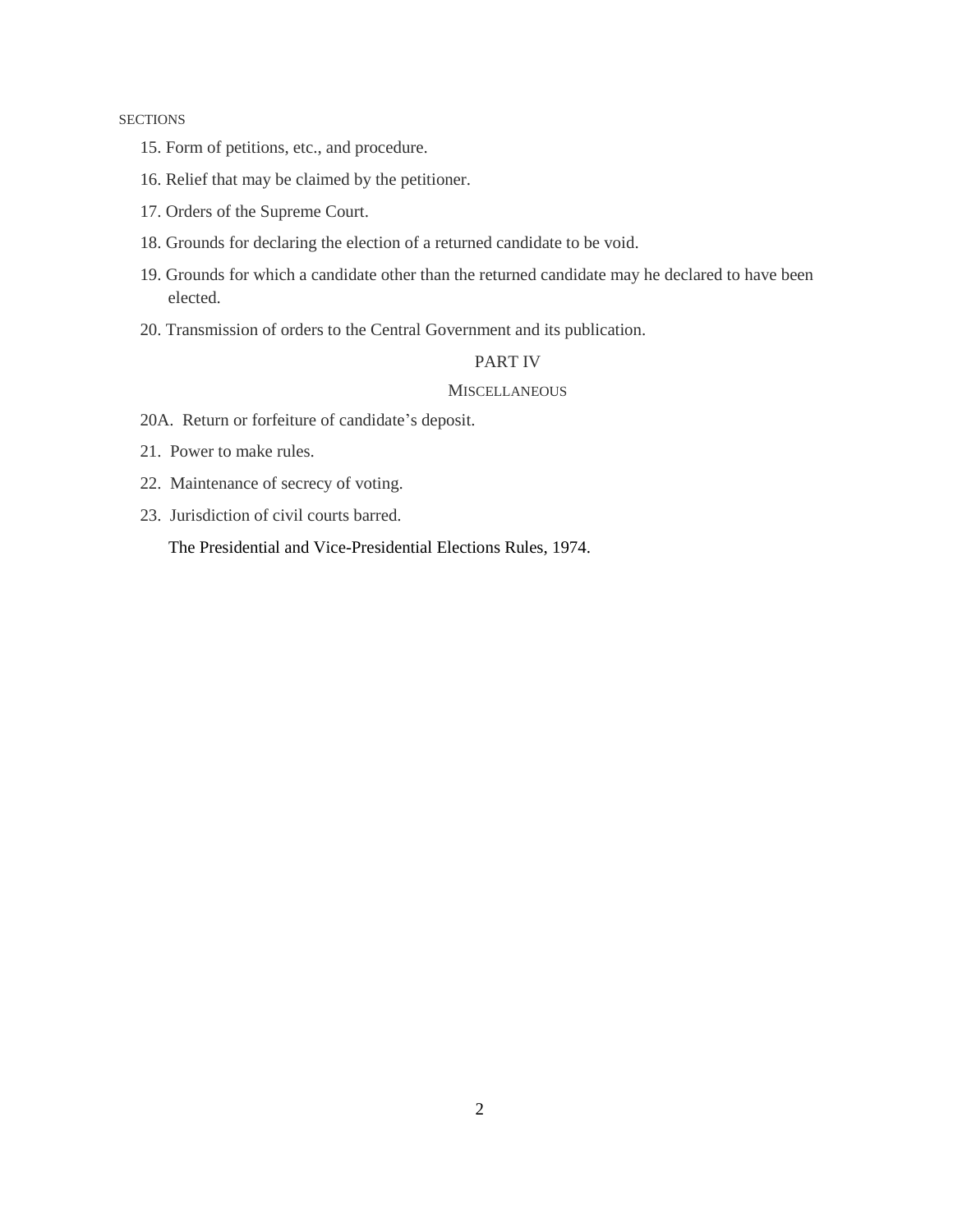# THE PRESIDENTIAL AND VICE-PRESIDENTIAL ELECTIONS ACT, 1952

# ACT NO. 31 OF 1952

[14*th March*, 1952.]

An Act to regulate certain matters relating to or connected with elections to the offices of President and Vice-President of India.

BE it enacted by Parliament as follows:—

## PART I

#### **PRELIMINARY**

**1. Short title**.—This Act may be called the Presidential and Vice-Presidential Elections Act, 1952.

**2. Definitions**.— In this Act, unless the contest otherwise requires,—

(*a*) "article" means an article of the Constitution;

(*b*) "election" means a Presidential election or Vice-Presidential election;

(*c*) "election Commission" means the Election Commission appointed by the President under article 324;

(*d*) "Elector", in relation to a Presidential election, means a member of the electoral college referred to in article 54, and in relation to a Vice-Presidential election, means <sup>1</sup>[a member of the electoral college referred to in article 66;]

(*e*) "prescribed" means prescribed by rules made under this Act;

(*f*) "Presidential election" means an election to fill the office of the President of India;

 $^{2}$ [(*ff*) "public holiday" means any day which is a public holiday for the purposes of section 25 of the Negotiable Instruments Act, 1881 (26 of 1881);]

(*g*) "Returning Officer" includes an Assistant Returning Officer performing any function which he is  $\frac{3}{3}$ [competent] to perform under sub-section (2) of section 3;

(*h*) "Vice-Presidential election" means an election to fill the office of the Vice-President of India.

PART II

## CONDUCT OF PRESIDENTIAL AND VICE-PRESIDENTIAL ELECTIONS

**3. Returning Officer and his assistants**.—(*1*) For the purposes of each election the Election Commission shall, in consultation with the Central Government, appoint a Returning Officer who shall have his office in New Delhi and may also appoint one or more Assistant Returning Officers.

(*2*) Subject to rules made under this Act, every Assistant Returning Officer shall be competent to perform all or any of the functions of the Returning Officer.

 $\overline{\phantom{a}}$ 

<sup>1</sup>**.** Subs. by Act 5 of 1974, s. 2, for "a member of either House of Parliament" (w.e.f. 23-3-1974).

<sup>2</sup>**.** Ins. by s. 2, *ibid*. (w.e.f. 23-3-1974).

<sup>3</sup>**.** Subs. by s. 2, *ibid*., for "authorised" (w.e.f. 23-3-1974).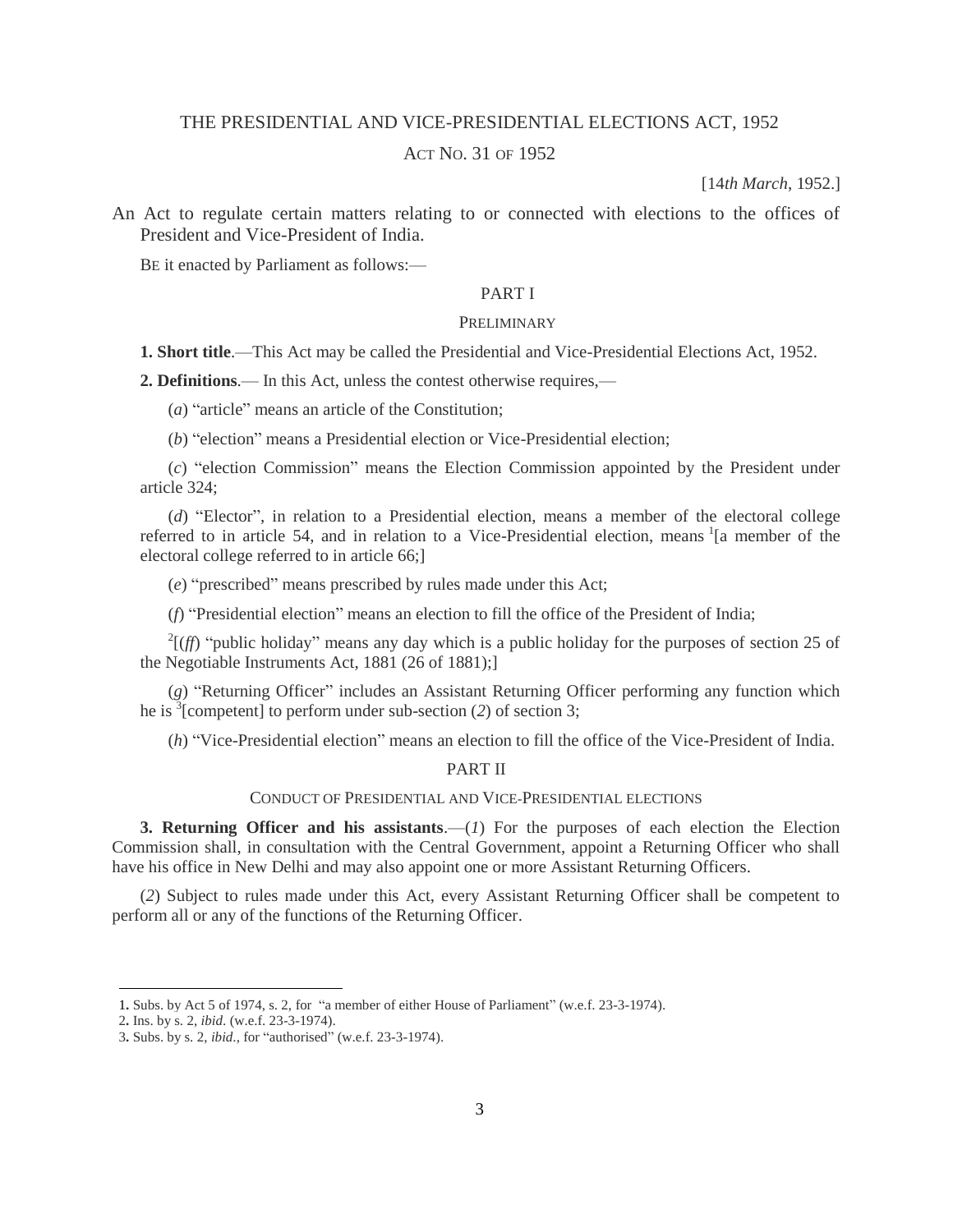**4. Appointment of dates for nominations, etc.**  $-\frac{1}{1}(1)$  The Election Commission shall, by notification in the Official Gazette, appoint for every election—

(*a*) the last date for making nominations, which shall be the fourteenth day after the date of publication of the notification under this sub-section, or, if that day is a public holiday, the next succeeding day which is not a public holiday;

(*b*) the date for the scrutiny of nominations, which shall be the day immediately following the last date for making nominations or, if that day is a public holiday, the next succeeding day which is not a public holiday;

(*c*) the last date for the withdrawal of candidatures, which shall be the second day after the date for the scrutiny of nominations or, if that day is a public holiday, the next succeeding day which is not a public holiday;

(*d*) the date on which a poll shall, if necessary, be taken, which shall be a date not earlier than the fifteenth day after the last date for the withdrawal of the candidatures.]

(*2*) In the case of the first Presidential and Vice-Presidential elections, the notifications under sub-section (*1*) shall be issued as soon as may be after both Houses of Parliament have been constituted.

(*3*) In the case of an election to fill a vacancy caused by the expiration of the term of office of the President or Vice-President, the notification under sub-section (*1*) shall be issued on, or as soon as conveniently may be after, the sixtieth day before the expiration of the term of office of the outgoing President or Vice-President, as the case may be, and the dates shall be so appointed under the said sub-section that the election will be completed at such time as will enable the President or the Vice-President thereby elected to enter upon his office on the day following the expiration of the term of office of the outgoing President or Vice-President, as the case may be.

(*4*) In the case of an election to fill a vacancy in the office of President or Vice-President occurring by reason of his death, resignation or removal or otherwise, the notification under sub-section (*1*) shall be issued as soon as may be after the occurrence of such vacancy.

<sup>2</sup>[5. Public notice of election.—On the issue of a notification under sub-section (*1*) of section 4, the Returning Officer for the election shall give public notice of the intended election in such form and in such manner as may be prescribed, inviting nominations of candidates for such election and specifying the place at which the nomination papers are to be delivered.

**5A. Nomination of candidates**.—Any person may be nominated as a candidate for election to the office of President or Vice-President if he is qualified to be elected to that office under the Constitution.

**5B. Presentation of nomination papers and requirements for a valid nomination**.—(*1*) On or before the date appointed under clause (*a*) of sub-section (*1*) of section 4, each candidate shall, either in person or by any of his proposers or seconders, between the hours of eleven o"clock in the forenoon and three o"clock in the afternoon, deliver to the returning officer at the place specified in this behalf in the public notice issued under section 5 a nomination paper completed in the prescribed form and subscribed by the candidate as assenting to the nomination, and

 $(a)$  in the case of Presidential election, also by at least  $\frac{3}{1}$  [fifty electors] as proposers and at least <sup>3</sup>[fifty electors] as seconders;

l

<sup>1.</sup> Subs. by Act 5 of 1974, s. 3, for sub-section (*1*) (w.e.f. .23-3-1974).

<sup>2.</sup> Subs. by s. 4, *ibid*., for section 5 (w.e.f. 23-3-1974)

<sup>3.</sup> Subs. by Act 35 of 1997, s. 2, for "ten electors" (w.e.f. 5-6-1997).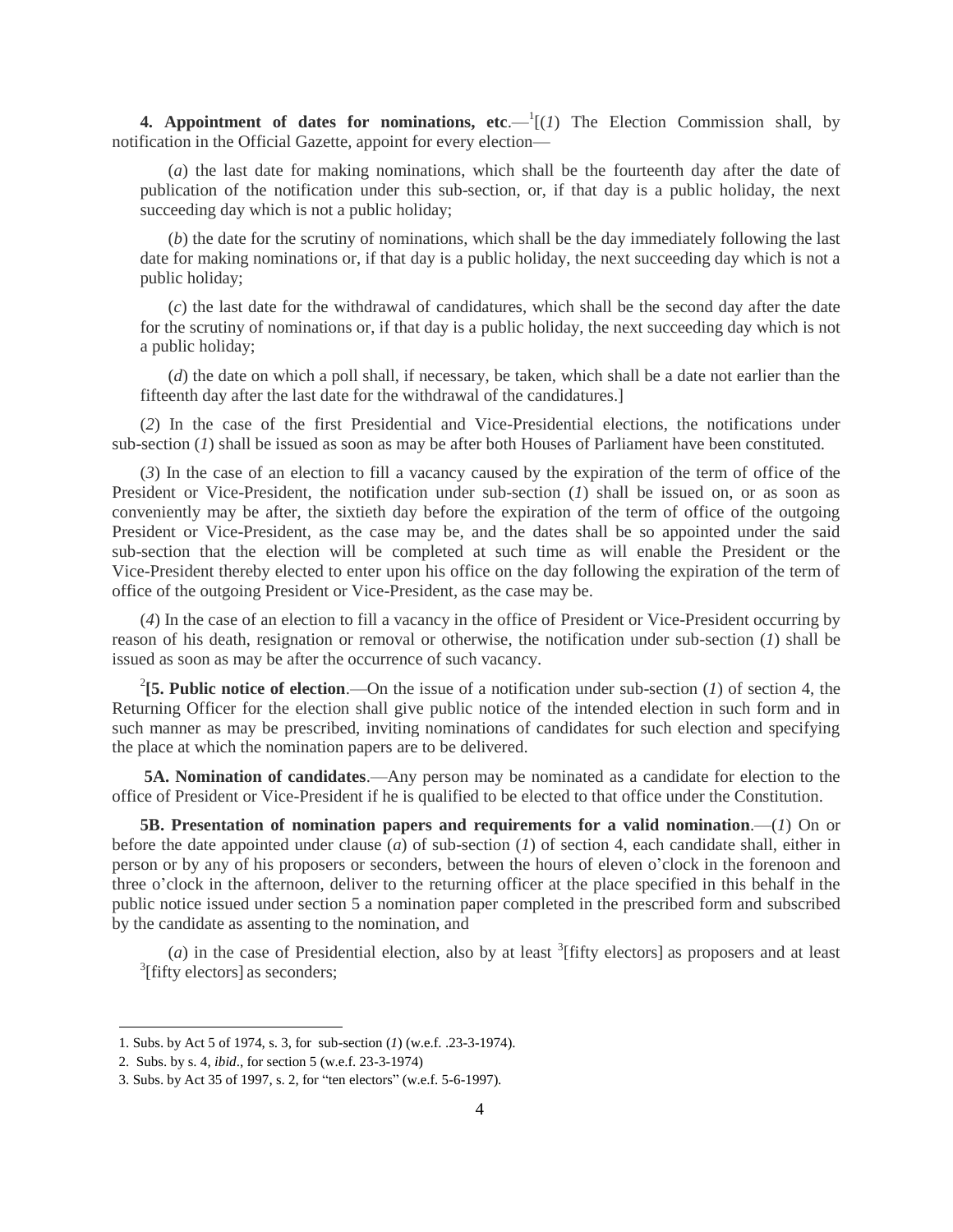$(b)$  in the case of Vice-Presidential election, also by at least  $\frac{1}{1}$  [twenty electors] as proposers and at least  $\frac{1}{2}$ [twenty electors] as seconders:

Provided that no nomination paper shall be presented to the Returning Officer on a day which is a public holiday.

(*2*) Each nomination paper shall be accompanied by a certified copy of the entry relating to the candidate in the electoral roll for the parliamentary constituency in which the candidate is registered as an elector.

(*3*) The Returning Officer shall not accept any nomination paper which is presented on any day before eleven o"clock in the forenoon and after three o"clock in the afternoon.

(*4*) Any nomination paper which is not received before three o"clock in the afternoon on the last date appointed under clause (*a*) of sub-section (*1*) of section 4 or to which the certified copy referred to in sub-section (*2*) of this section is not attached shall be rejected and a brief note relating to such rejection shall be recorded on the nomination paper itself.

(*5*) No elector shall subscribe, whether as proposer or as seconder, more than one nomination paper at the same election and, if he does, his signature shall be inoperative on any paper other than the one first delivered.

(*6*) Nothing in this section shall prevent any candidate from being nominated by more than one nomination paper for the same election:

Provided that not more than four nomination papers shall be presented by or on behalf of any candidate or accepted by the Returning Officer.

**5C. Deposit.**—(*1*) A candidate shall not be deemed to be duly nominated for election unless he deposits or causes to be deposited a sum of  $2$ [fifteen thousand rupees]:

Provided that where a candiate has been nominated by more than one nomination paper for the same election, not more than one deposit shall be required or him under this sub-section.

(*2*) The sum required to be deposited under sub-section (*1*) shall not be deemed to have been deposited under that sub-section unless at the time of presentation of the nomination paper under sub-section (*1*) of section 5B, the candidate has either deposited or caused to be deposited that sum with the Returning Officer in cash or enclosed with the nomination paper a receipt showing that the said sum has been deposited by him or on his behalf in the Reserve Bank of India or in a Government Treasury.

**5D. Notice of nominations and the time and place for their scrutiny**.—On the presentation of a nomination paper, the Returning Officer shall—

(*a*) sign thereon a certificate stating the date and time of presentation of the nomination paper and enter thereon its serial number;

(*b*) inform the person or persons presenting the nomination paper of the date, time and place fixed for the scrutiny of nominations; and

(*c*) cause to be affixed in some conspicuous place in his office a copy of the nomination paper as certified and numbered under clause (*a*).

**5E. Scrutiny of nominations**.—(*1*) On the date fixed for the scrutiny of nominations under sub-section (*1*) of section 4, the candidates, one proposer or one seconder of each candidate and one other

 $\overline{\phantom{a}}$ 

<sup>1.</sup> Subs. by Act 35 of 1997, s. 2, for "five electors" (w.e.f. 5-6-1997).

<sup>2.</sup> Subs. by s. 3, *ibid.,* for "two thousand five hundred rupees" (w.e.f. 5-6-1997).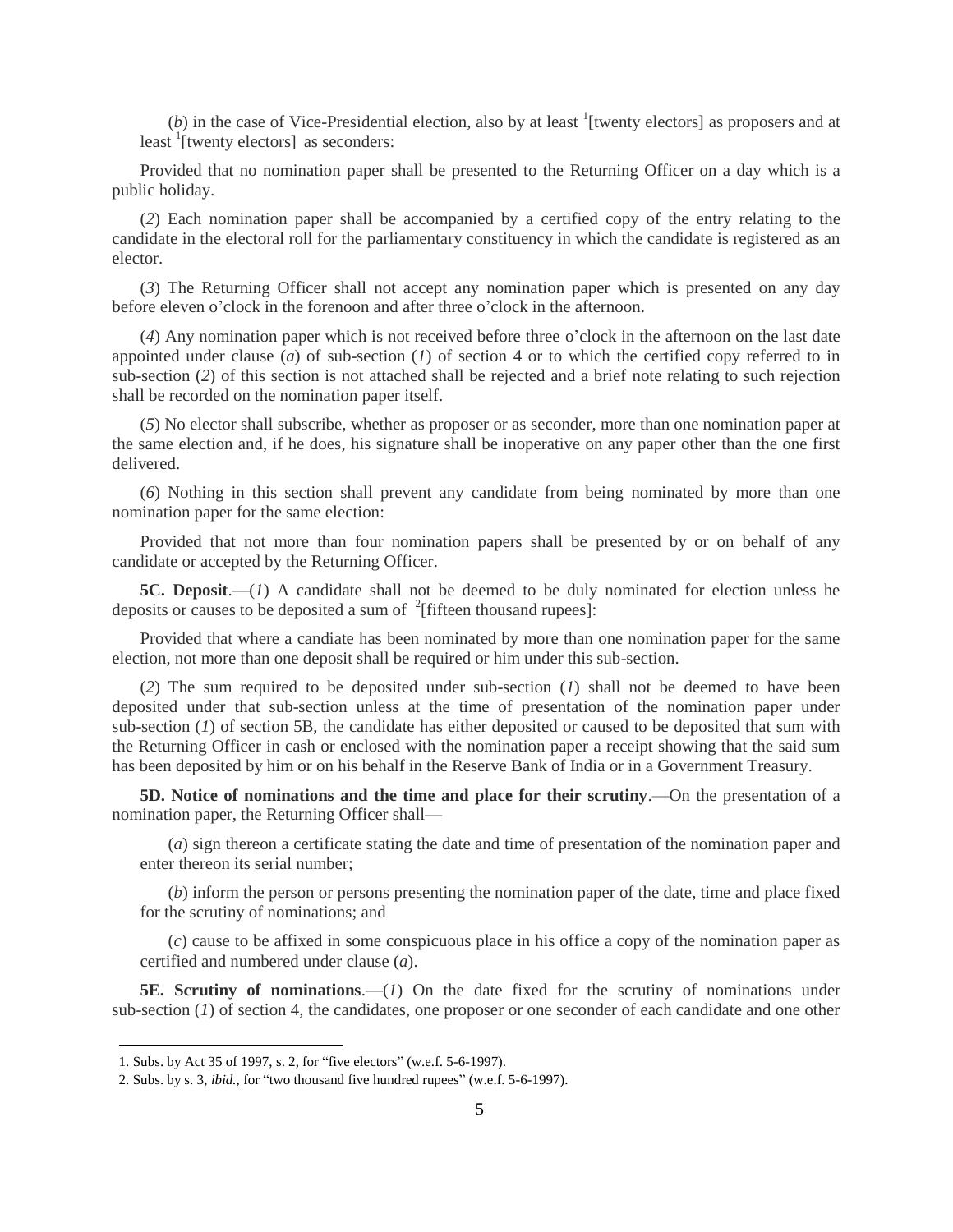person duly authorised in writing by each candidate, but no other person, shall be entitled to be present at the time of scrutiny of nominations and the Returning Officer shall give them all reasonable facilities for examining the nomination papers of all candidates which have not been rejected under sub-section (*4*) of section 5B.

(*2*) For the removal of doubts, it is hereby declared that it shall not be necessary to scrutinise on the date fixed for the scrutiny of nominations the nomination papers already rejected under sub-section (*4*) of section 5B.

(*3*) The Returning Officer shall then examine the nomination papers and shall decide all objections which may be made to any nomination paper and may either on such objection or on his own motion, after such summary inquiry if any, as he thinks necessary, reject any nomination on any of the following grounds:—

(*a*) that, on the date fixed for the scrutiny of nominations, the candidate is not eligible for election as President or Vice-President, as the case may be, under the Constitution; or

(*b*) that any of the proposers or seconders is not qualified to subscribe a nomination paper under sub-section (*1*) of section 5B; or

(*c*) that the nomination paper is not subscribed by the required number of proposers or seconders; or

(*d*) that the signature of the candidate or any of the proposers or seconders is not genuine or has been obtained by fraud; or

(*e*) that there has been a failure to comply with any of the provisions of section 5B or section 5C.

(*4*) Nothing contained in clauses (*b*) to (*e*) of sub-section (*3*) shall be deemed to authorise the rejection of the nomination of any candidate on the ground of any irregularity in respect of a nomination paper, if the candidate has been duly nominated by means of another nomination paper in respect of which no irregularity has been committed.

(*5*) The Returning Officer shall not reject any nomination paper on the ground of any defect which is not of a substantial character.

(*6*) The Returning Officer shall hold the scrutiny on the date appointed in this behalf under clause (*b*) of sub-section (*1*) of section 4 and shall not allow any adjournment of the proceedings except when such proceedings are interrupted or obstructed by riot or open violence or by causes beyond his control:

Provided that in case an objection is raised by the Returning Officer or is made by any other person the candidate concerned may be allowed time to rebut it not later than the next day but one following the date fixed for scrutiny, and the Returning Officer shall record his decision on the date to which the proceedings have been adjourned.

(*7*) The Returning Officer shall endorse on each nomination paper his decision accepting or rejecting the same and if the nomination paper is rejected, shall record in writing a brief statement of his reasons for such rejection.

(*8*) For the purposes of this section, a certified copy of an entry in the electoral roll for the time being in force shall be conclusive evidence of the fact that the person referred to in that entry is an elector for that constituency, unless it is proved that he is subject to any of the disqualifications mentioned in section 16 of the Representation of the People Act, 1950 (43 of 1950).]

**6. Withdrawal of candidature**.—(*1*) Any candidate may withdraw his candidature by a notice in writing in the prescribed form subscribed by him and delivered before three o'clock in the afternoon on the date fixed under clause (*c*) of sub section (*1*) of section 4, to the Returning Officer either by such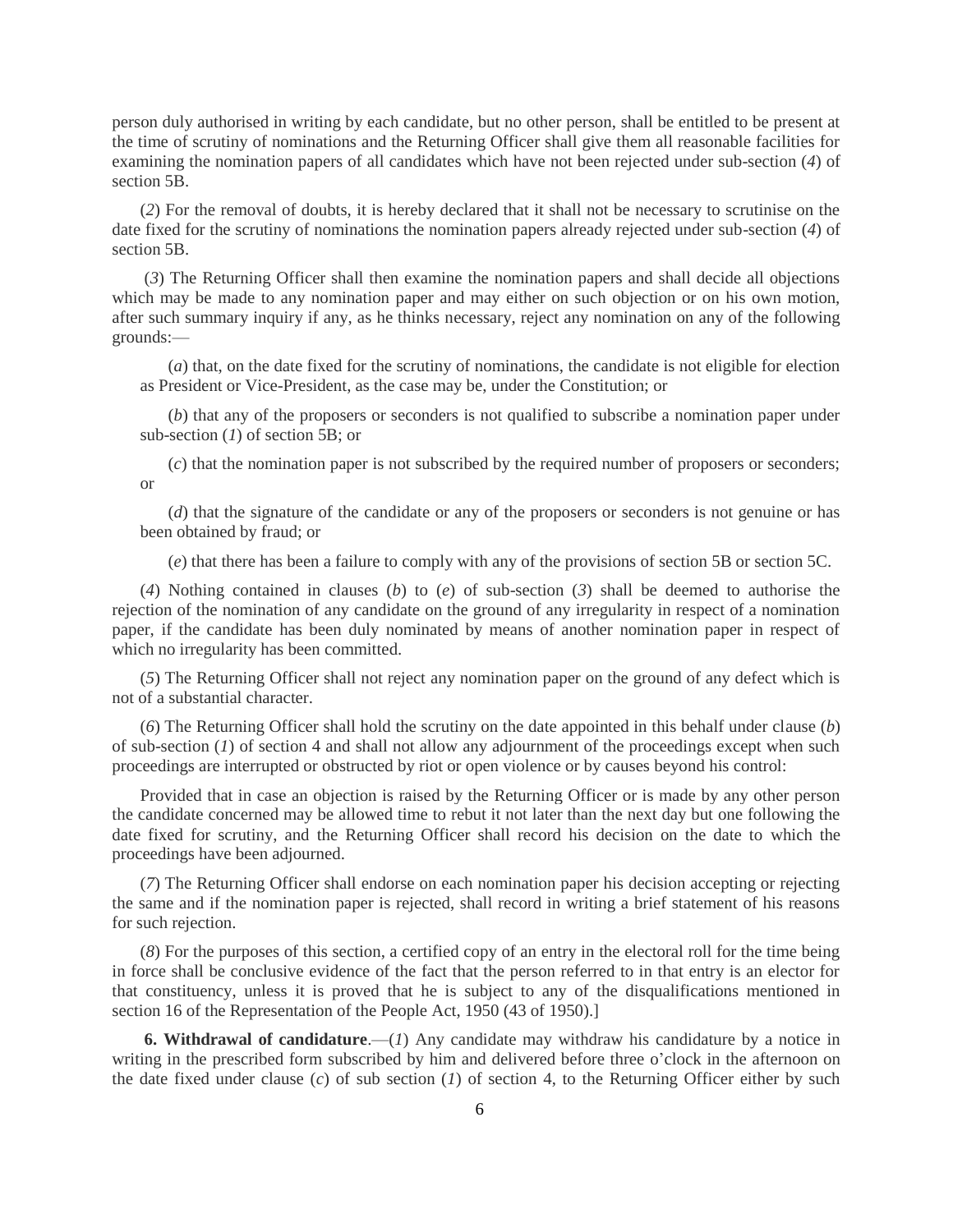candidate in person or <sup>1</sup>[by any one of his proposers or seconders] who has been authorised in this behalf in writing by such candidate.

(*2*) No person who has given notice of withdrawal of his candidature under sub-section (*1*) shall be allowed to cancel the notice.

 $^{2}$ [(3) The Returning Officer shall, on being satisfied as to the genuineness of a notice of withdrawal and the identity of the person delivering it under sub-section (*1*), cause the notice to be affixed in some conspicuous place in his office.]

**7. Death of candidate before poll**.—If a candidate, whose nomination has been made and is found to be in order on scrutiny, dies after the time fixed for nomination and a report of his death is received by the Returning Officer before the commencement of the poll, the Returning Officer shall, upon being satisfied of the fact of the death of the candidate, countermand the poll and report the fact to the Election Commission, and all proceedings with reference to the election shall be commenced a new in all respects as if for a new election:

Provided that no further nomination shall be necessary in the case of a candidate whose nomination was valid at the time of the countermanding of the poll:

Provided further that no person who has under sub-section (*1*) of section 6 given a notice of withdrawal of his candidature before the countermanding of the poll shall be ineligible for being nominated as a candidate for the election after such countermanding.

**8. Procedure in contested and uncontested elections**.—If after the expiry of the period within which candidatures may be withdrawn under sub-section (*1*) of section 6—

(*a*) there is only one candidate who has been validly nominated and has not withdrawn his candidature in the manner and within the time specified in that sub-section, the Returning Officer shall forthwith declare such candidate to be duly elected to the office of President or Vice-President, as the case may be;

(*b*) the number of candidates who have been duly nominated but have not so withdrawn their candidatures exceeds one, the Returning Officer shall forthwith publish in such form and manner as may be prescribed a list containing the names in alphabetical order and addresses of candidates as given in the nomination papers, together with such other particulars as may be prescribed, and a poll shall be taken;

(*c*) there is no candidate who has been duly nominated and has not so withdrawn his candidature, the Returning Officer shall report the fact to the Election Commission and thereafter all the proceedings in relation to the election shall be commenced afresh and for that purpose the Election Commission shall cancel the notification issued under sub-section (*1*) of section 4 in respect of such election and issue another notification under that sub-section appointing the dates referred to in that sub-section for the purposes of such fresh election.

**9. Manner of voting at elections**.—At every election where a poll is taken, votes shall be given by ballot in such manner as may be prescribed, and no votes shall he received by proxy.

**10. Counting of votes**.—At every election where a poll is taken, votes shall be counted by, or under the supervision of, the Returning Officer, and each candidate and one representative of each candidate authorised in writing by the candidate, shall have a right to be present at the time of counting.

 $\overline{\phantom{a}}$ 

<sup>1.</sup> Subs. by Act 5 of 1974, s. 5, for "by his proposer or seconder".

<sup>2.</sup> Subs. by s. 5, *ibid.*, for sub-section (*3*).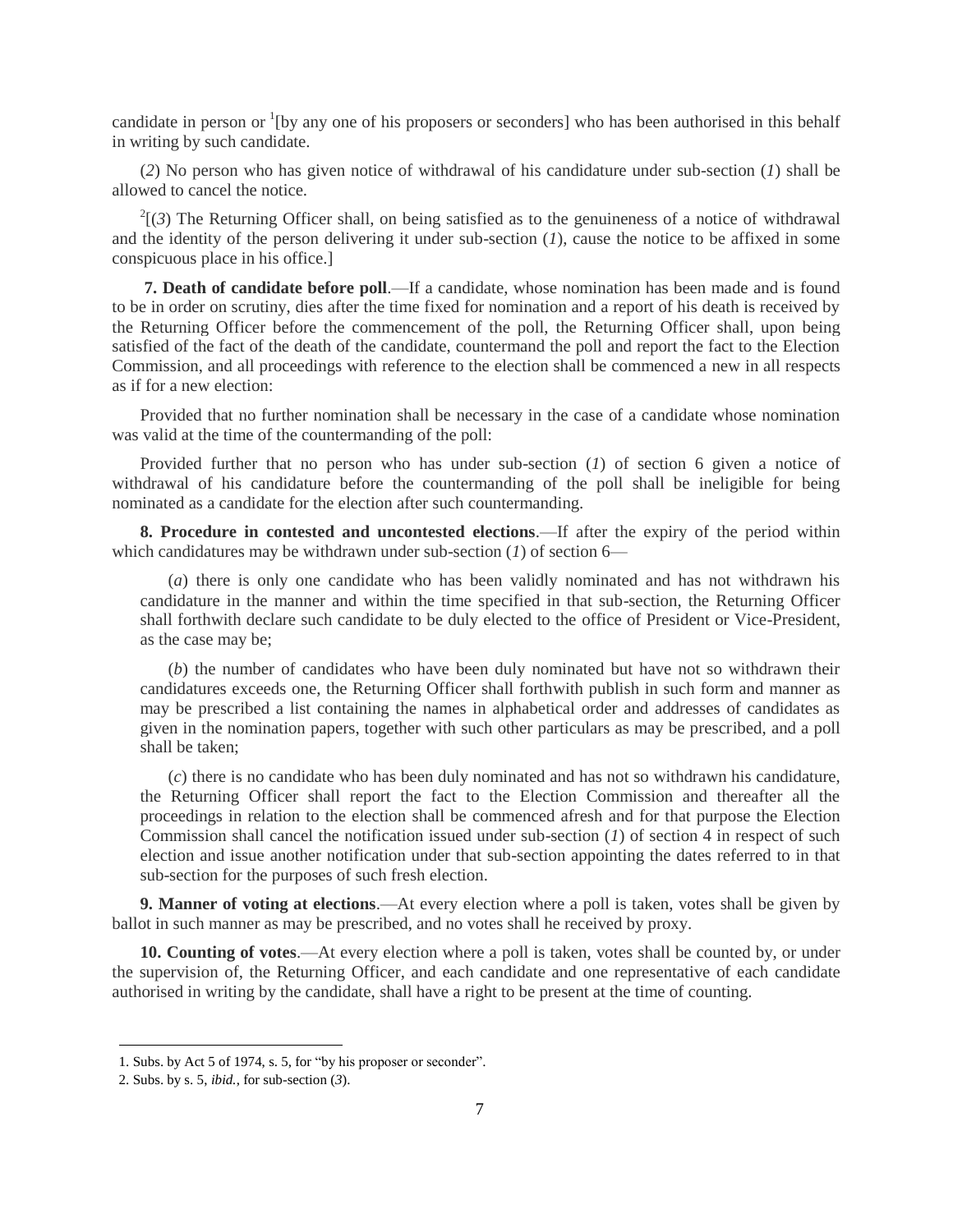**11. Declaration of results**.—When the counting of the votes has been completed, the Returning Officer shall forthwith declare the result of the election in the manner provided by this Act or the rules made thereunder.

**12. Report of the result**.—As soon as may be after the result of an election has been declared, the Returning Officer shall report the result to the Central Government and the Election Commission, and the Central Government shall cause to be published in the Official Gazette the declaration containing the name of the person elected to the office of President or Vice-President, as the case may be.

# <sup>1</sup>[PART III

#### DISPUTES REGARDING ELECTIONS

**13. Definitions**.—In this Part, unless the context otherwise requires,—

(*a*) "candidate" means a person who has been or claims to have been duly nominated as a candidate at an election;

(*b*) "costs" means all costs, charges and expenses of, or incidental to, a trial of an election petition;

(*c*) "returned candidate" means a candidate whose name has been published under section 12 as duly elected.

**14. Authority to try election petitions**.—(*1*) No election shall be called in question except by presenting an election petition to the authority specified in sub-section (*2*).

(*2*) The authority having jurisdiction to try an election petition shall be the Supreme Court.

(*3*) Every election petition shall be presented to such authority in accordance with the provisions of this Part and of the rules made by the Supreme Court under article 145.

**14A. Presentation of petition**.—(*1*) An election petition calling in question an election may be presented on one or more of the grounds specified in sub-section (*1*) of section 18 and section 19, to the Supreme Court by any candidate at such election or—

(*i*) in the case of Presidential election, by twenty or more electors joined together as petitioners;

(*ii*) in the case of Vice-Presidential election, by ten or more electors joined together as petitioners.

(*2*) Any such petition may be presented at any time after the date of publication of the declaration containing the name of the return candidate at the election under section 12, but not later than thirty days from the date of such publication.

**15. Form of petitions, etc., and procedure**.—Subject to the provisions of this Part, rules made [whether before or after the commencement of the Presidential and Vice-Presidential Elections (Amendment) Act, 1977(20 of 1977)] by the Supreme Court under Article 145 may regulate the form of election petitions, the manner in which they are to be presented, the persons who are to be made parties thereto, the procedure to be adopted in connection therewith and the circumstances in which petitions are to abate, or may be withdrawn, and in which new petitioners may be substituted, and may require security to be given for costs.

**16. Relief that may be claimed by the petitioner**.—A petitioner may claim either of the following declarations:—

(*a*) that the election of the returned candidate is void;

 $\overline{a}$ 

<sup>1.</sup> Subs. by Act 20 of 1977, s. 2, for Part III.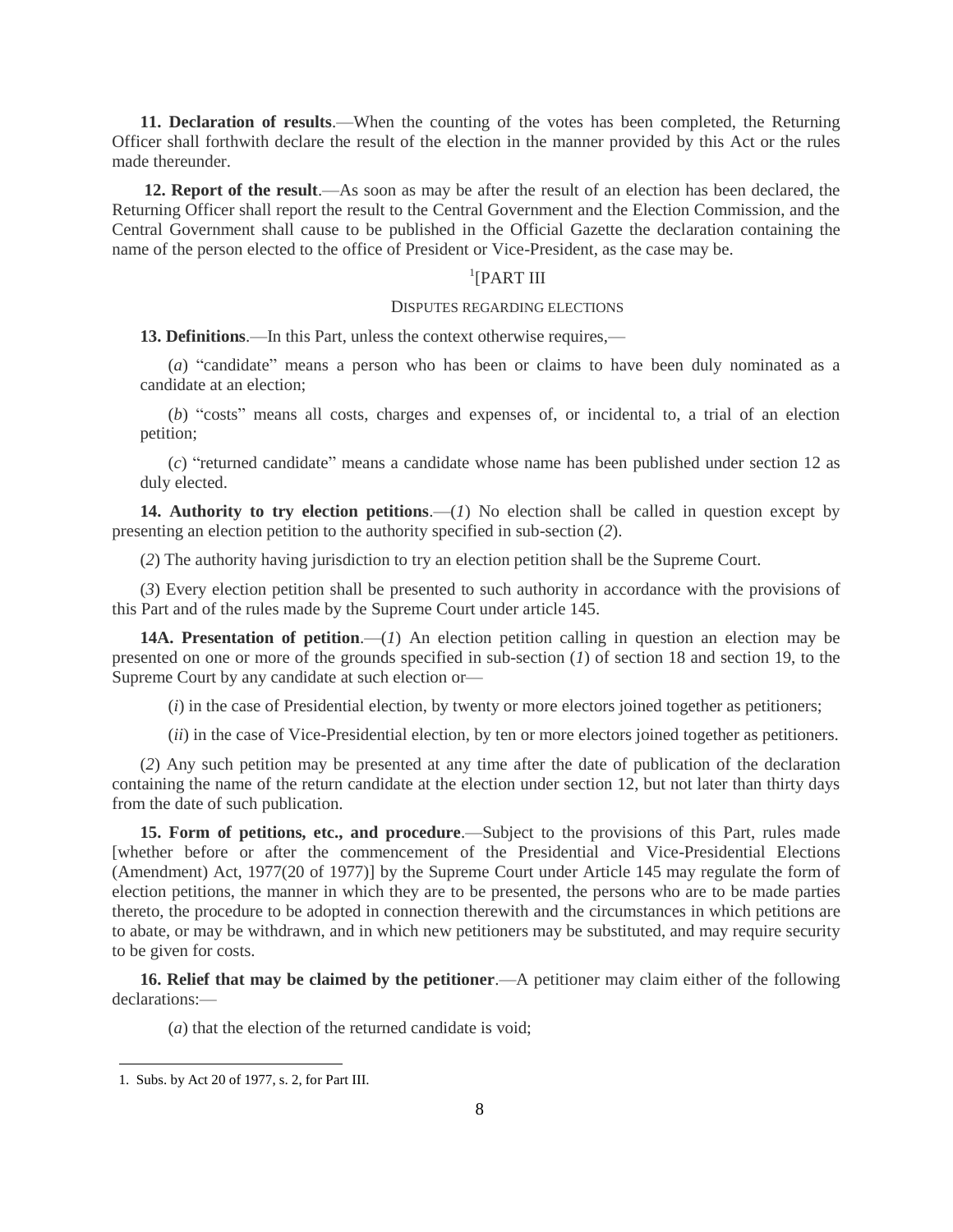(*b*) that the election of the returned candidate is void and that he himself or any other candidate has been duly elected.

17. **Orders of the Supreme Court.**—(*1*) At the conclusion of the trial of the election petition, the Supreme Court shall make an order—

(*a*) dismissing the election petition; or

(*b*) declaring the election of the returned candidate to be void; or

(*c*) declaring the election of the returned candidate to be void and the petitioner or any other candidate to have been duly elected.

(*2*) At the time of making an order under sub-section (*1*), the Supreme Court shall also make an order fixing the total amount of costs payable and specifying the persons by and to whom costs shall be paid.

**18.** Grounds for declaring the election of a returned candidate to be void.— $(I)$  If the Supreme Court is of opinion,—

(*a*) that the offence of bribery or undue influence at the election has been committed by the returned candidate or by any person with the consent of the returned candidate; or

(*b*) that the result of the election has been materially affected—

(*i*) by the improper reception or refusal of a vote; under this Act; or

(*ii*) by any non-compliance with the provisions of the Constitution or of this Act or of any rules or orders made;

(*iii*) by reason of the fact that the nomination of any candidate (other than the successful candidate), who has not withdrawn his candidature, has been wrongly accepted; or

(*c*) that the nomination of any candidate has been wrongly rejected or the nomination of the successful candidate has been wrongly accepted;

the Supreme Court shall declare the election of the returned candidate to be void.

(*2*) For the purposes of this section, the offences of bribery and undue influence at an election have the same meaning as in Chapter IXA of the Indian Penal Code (45 of 1860).

**19. Grounds for which a candidate other than the returned candidate may he declared to have been elected.—If** any person who has lodged an election petition has, in addition to calling in question the election of the returned candidate, claimed a declaration that he himself or any other candidate has been duly elected and the Supreme Court is of opinion that in fact the petitioner or such other candidate received a majority of the valid votes, the Supreme Court shall, after declaring the election of the returned candidate to be void, declare the petitioner or such other candidate, as the case may be, to have been duly elected:

Provided that the petitioner or such other candidate shall not be declared to be duly elected if it is proved that the election of such candidate would have been void if he had been the returned candidate and a petition had been presented calling in question his election.

**20. Transmission of orders to the Central Government and its publication**.—The Supreme Court shall, after announcing the orders made under section 17, send a copy thereof to the Central Government, and on receipt of such copy the Central Government shall forthwith cause the order to be published in the Official Gazette.]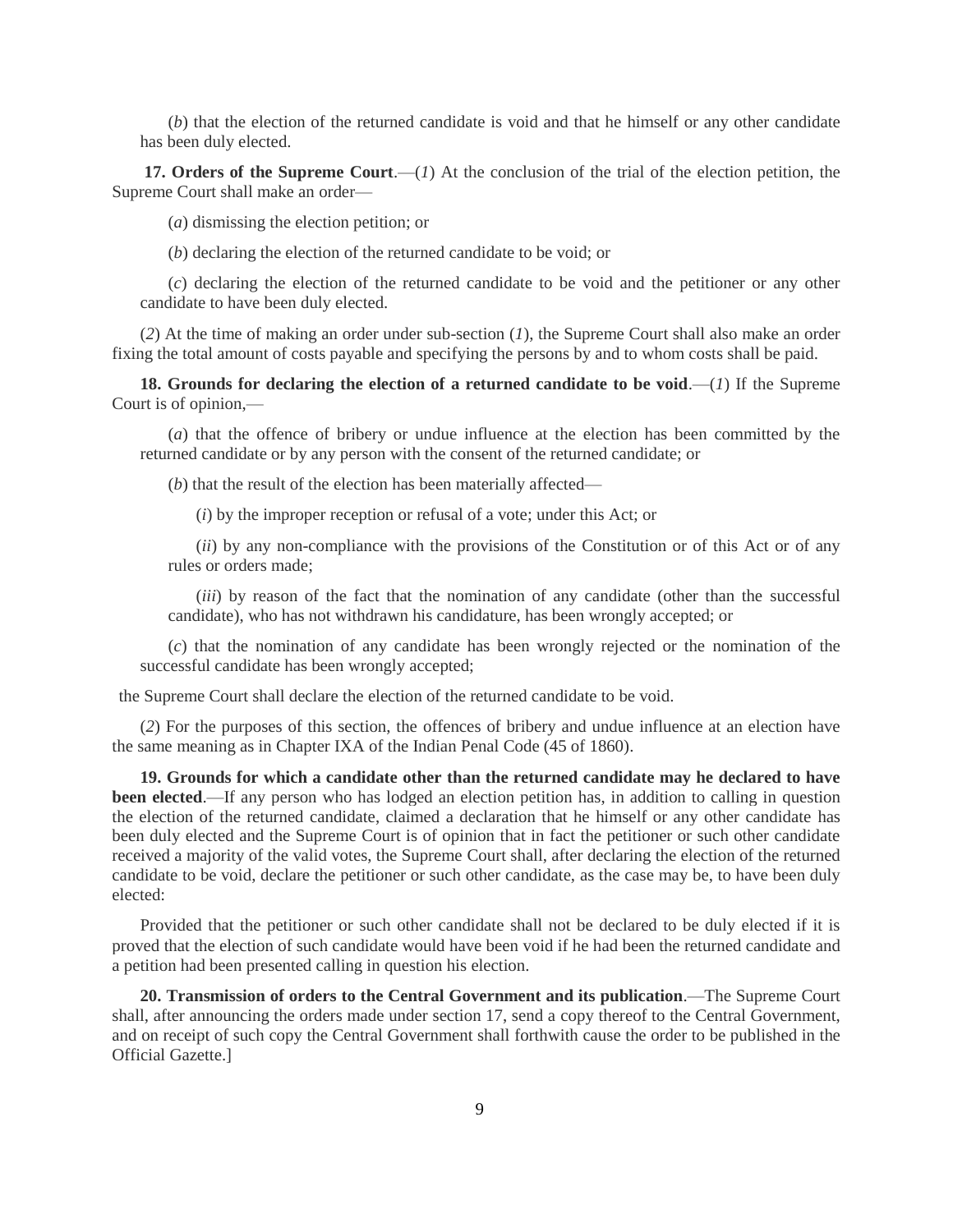## PART IV

#### **MISCELLANEOUS**

**1 [20A. Return or forfeiture of candidate's deposit.—**(*1*) The deposit made under section 5C shall either be returned to the person making it or his legal representative or be forfeited to the Central Government in accordance with the provisions of this section.

(*2*) Except in cases hereafter mentioned in this section, the deposit shall be returned as soon as practicable after the result of the election is declared.

(*3*) If the candidate is not shown in the list referred to in clause (*b*) of section 8, or if he dies before the commencement of the poll, the deposit shall be returned as soon as practicable after the publication of the list or after his death, as the case may be.

(*4*) Subject to the provisions of sub-section (*3*), the deposit shall be forfeited if at the election where the poll has been taken, the candidate is not elected, and the number of valid votes polled by such candidate does not exceed one-sixth of the number of votes necessary to secure the return of a candidate at such election.]

**21. Power to make rules**.—(*1*) The Central Government may, after consulting the Election Commission, by notification in the Official Gazette, make rulesfor carrying out the purposes of this Act.

(*2*) In particular, and without prejudice to the generality of the foregoing power, such rules may provide for all or any of the following matters, namely:—

(*a*) the maintenance of a list of members of the electoral college referred to in article 54 with their addresses corrected up to date for the purposes of Presidential elections;

(*b*) the maintenance of a list of  $\frac{1}{2}$  [members of the electoral college referred to in article 66] with their addresses corrected up to date for the purposes of Vice-Presidential elections;

(*c*) the powers and duties of a Returning Officer and the performance by any officer appointed to assist the Returning Officer of any function of the Returning Officer;

 $3[(cc)$  the form and manner in which public notice under section 5 shall be given by the Returning Officer.]

(*d*) the form and manner in which nominations may be made and the procedure to be followed in respect of the presentation of nomination papers;

(*e*) the scrutiny of nominations and, in particular, the manner in which such scrutiny shall be conducted and the conditions and circumstances under which any person may be present or may enter objections thereat;

(*f*) the publication of a list of valid nominations;

 $^{4}$ [(g) the place and hours of polling, the manner in with votes are to be given both generally and in the case of illiterate voters or voters not conversant with the language in which ballot papers are printed or voter under physical or other disability and the procedure as to voting to be followed at elections;]

 $\overline{a}$ 

<sup>1.</sup> Ins. by Act 5 of 1974, s. 8 (w.e.f. 23-3-1974).

<sup>2.</sup> Subs. by s. 9, *ibid*., for "members of both Houses of Parliament".

<sup>3.</sup> Ins. by s. 9, *ibid*.

<sup>4.</sup> Subs. by s. 9, *ibid.*, for clause (*g*).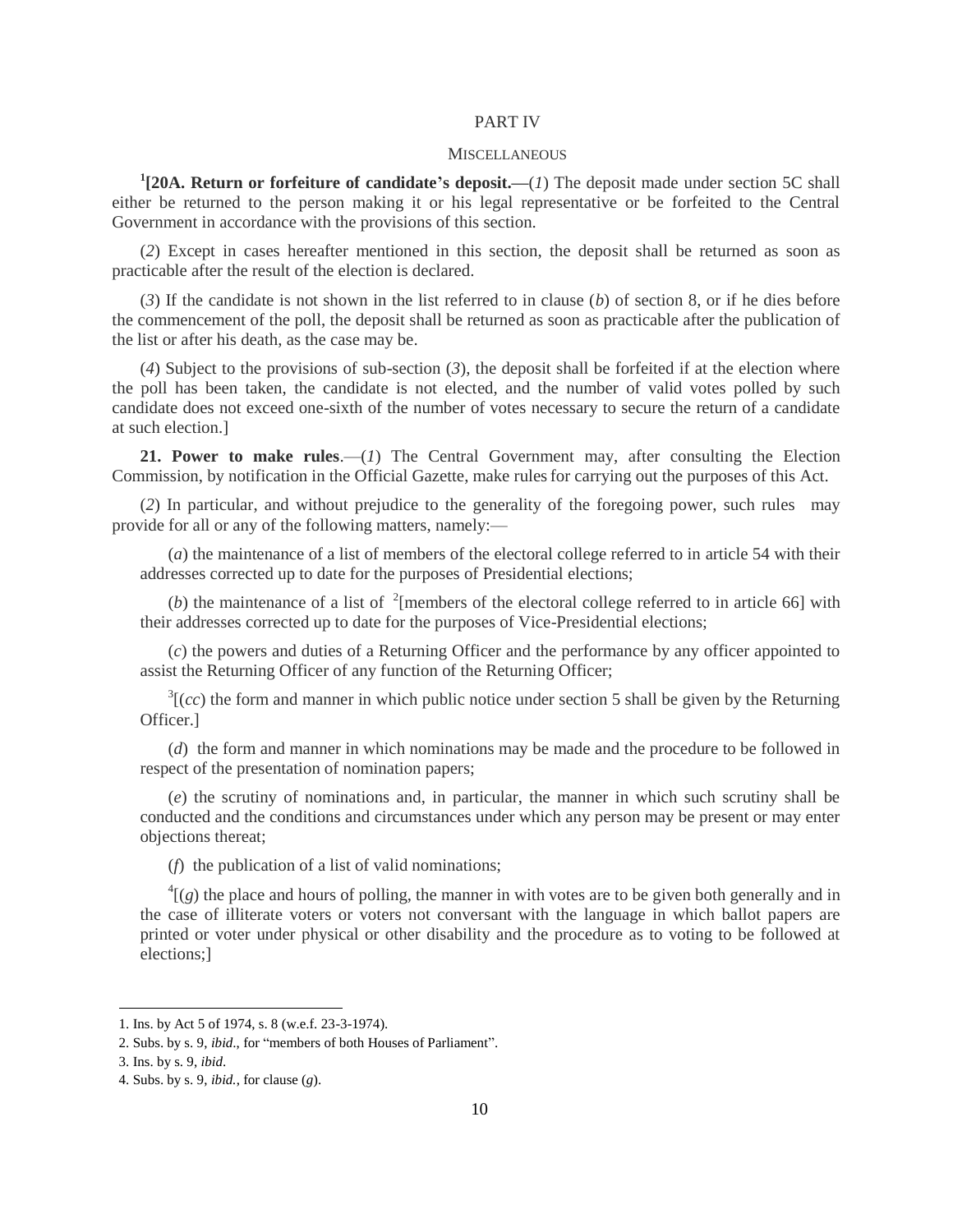(*h*) the scrutiny and counting of votes including cases in which a re-count of the votes may be made before the declaration of the result of the election;

(*i*) the safe custody of ballot boxes, ballot papers and other election papers, the period for which such papers shall be preserved and the inspection and production of such papers;

(*j*) any other matter required to be prescribed by this Act.

 $\mathfrak{a}^1$ [(3) Every rule made under this Act shall be laid, as soon as may be after it is made, before each House of Parliament while it is in session, for a total period of thirty days which may be comprised in one session or in two or more successive sessions and if, before the expiry of the session immediately following the session or the successive sessions aforesaid, both Houses agree in making any modification in the rule or both Houses agree that the rule should not be made, the rule shall thereafter have effect only in such modified form, or be of no effect, as the case may be; so, however, that any such modification or annulment shall be without prejudice to the validity of anything previously done under that rule.]

**22. Maintenance of secrecy of voting**.—(*1*) Every officer, clerk or other person who performs any duty in connection with the recording or counting of votes at an election shall maintain, and aid in maintaining, the secrecy of the voting and shall not (except for some purpose authorised by or under any law) communicate to any person any information calculated to violate such secrecy.

(*2*) Any person who contravenes the provisions of sub-section (*1*) shall be punishable with imprisonment for a term which may extend to three months, or with fine, or with both.

**23. Jurisdiction of civil courts barred**.—Save as provided in Part III, no Civil Court shall have jurisdiction to question the legality of any action taken or of any decision given by the Returning Officer or by any other person appointed under this Act in connection with an election.

\_\_\_\_\_\_\_\_\_\_\_\_\_

 $\overline{a}$ 

<sup>1.</sup> Ins. by Act 5 of 1974, s. 9.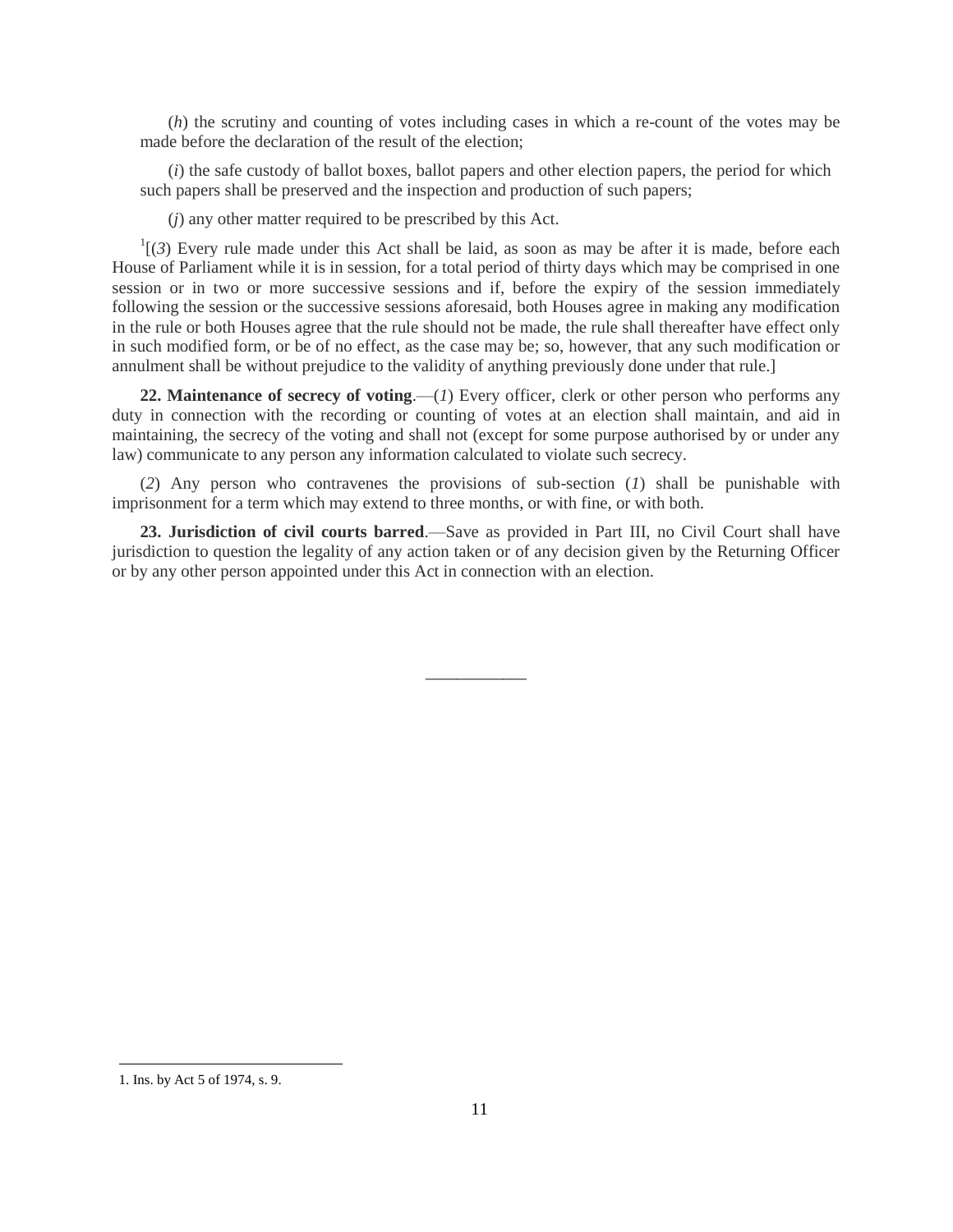# THE PRESIDENTIAL AND VICE-PRESIDENTIAL ELECTIONS RULES, 1974

# CHAPTER I

### *Preliminary*

**1. Short title and commencement**.—(*1*) These rules<sup>1</sup> may be called the Presidential and Vice-Presidential Elections Rules, 1974.

(*2*) They shall come into force at once.

 $\overline{\phantom{a}}$ 

**2. Interpretation**.—(*1*) In these rules, unless the context otherwise requires,—

- (*a*) "Act" means the Presidential and Vice-Presidential Elections Act, 1952 (31 of 1952);
- (*b*) "article" means an article of the Constitution of India;
- (*c*) "Form" means a Form appended to these rules;
- (*d*) "section" means a section of the Act.

(*2*) The General Clauses Act, 1897 (10 of 1897), shall apply for the interpretation of these rules as it applies for the interpretation of an Act of Parliament.

#### CHAPTER II

#### *Nomination of candidates*

**3. Public notice of intended election**.—The public notice of an intended election referred to in section 5 shall be in Form 1 and shall be published by the Returning Officer by such means, in such language or languages and in such places as the Election Commission may direct.

**4. Nomination paper.**—Every nomination paper presented under sub-section (*1*) of section 5B shall be completed in Form 2 or Form 3, as may be appropriate.

**5. Notice of withdrawal of candidature.** (*1*) A notice of withdrawal of candidature under sub-section (*1*) of section 6 shall be in Form 4.

(*2*) On receipt of such notice, the Returning Officer shall note thereon the date on which and the hour at which it was delivered, and cause a copy thereof, together with the note, to be affixed in some conspicuous place in his office.

**6. Preparation and publication of the list of contesting candidates.**—In every case in which a poll is to be taken under clause (*b*) of section 8, the Returning Officer shall, immediately after the expiry of the period within which candidature may be withdrawn under sub-section  $(1)$  of section 6—

(*a*) prepare in Form 5 a list of contesting candidates (that is to say, candidates who have been duly nominated but have not withdrawn their candidatures within the time specified in that behalf), containing the names in alphabetical order as given in the nomination papers together with their addresses;

(*b*) cause the list to be published in the Gazette of India and in such other manner as the Election Commission may direct; and

(*c*) cause a copy of the list to be affixed in some conspicuous place in his office.

<sup>1.</sup> These rules were published with the Ministry of Law, Justice and Company Affairs (Legislative Department) Notification No. S.O. 305(E), dated 21st May, 1974. *See* Gazette of India, Extraordinary, Part II, Section 3 (*ii*).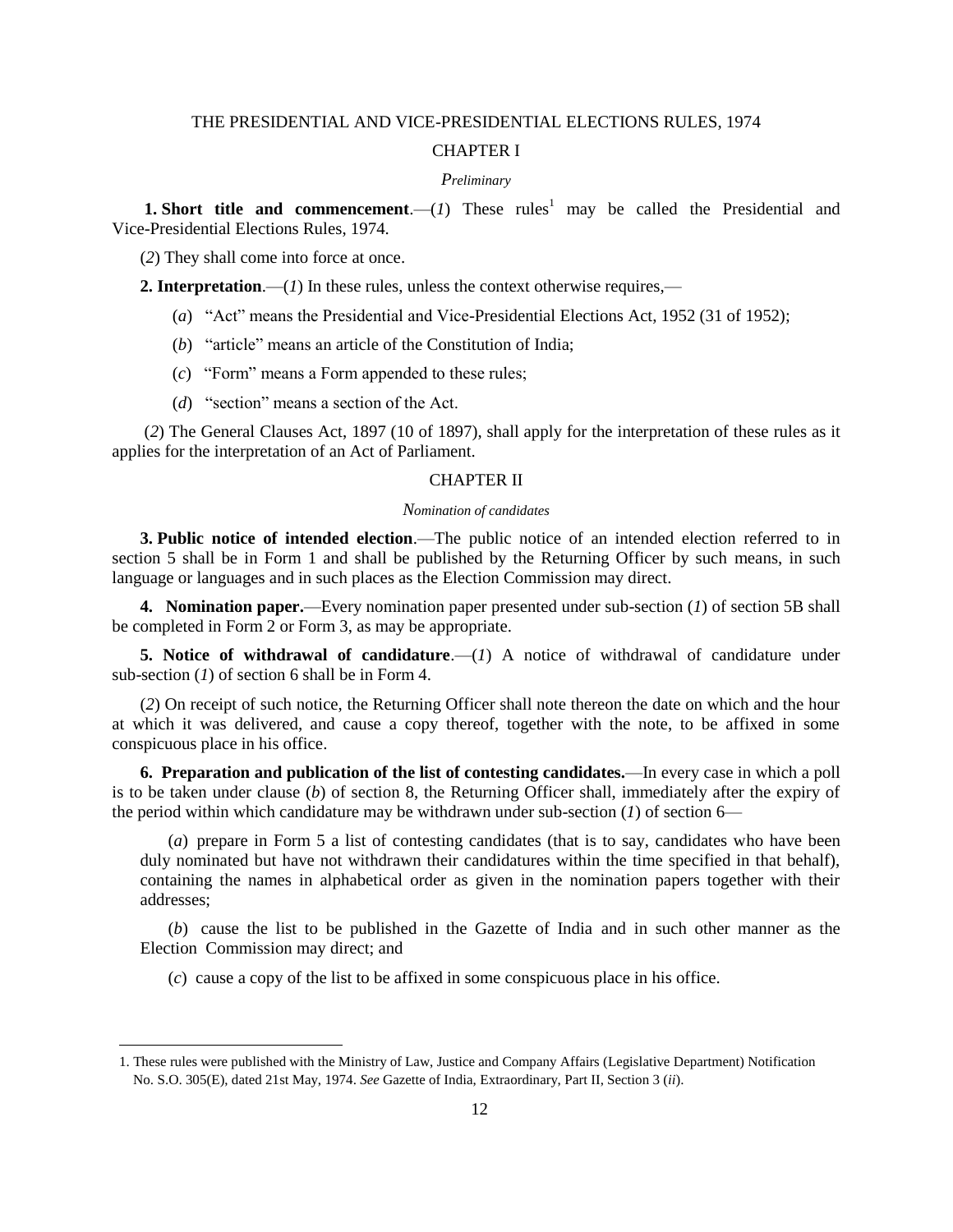### CHAPTER III

#### *The Poll*

**7. Fixing place and time of polling for Presidential election**.—At every Presidential election where a poll is to be taken, the Election Commission shall—

(*a*) fix a place of polling in the Parliament House in New Delhi, and also in the premises in each State in which the Legislative Assembly, if any, of that State meets for the transaction of business;

(*b*) specify with reference to each such place of polling the group of electors who will be entitled to vote, and the hours during which the poll will be taken, at such place; and

(*c*) give due publicity to the places so fixed and the groups of electors and the hours so specified.

**8. Fixing place and time of polling for Vice-Presidential election**.—At every Vice-Presidential election where a poll is to be taken, the Election Commission shall—

(*a*) fix a place of polling in the Parliament House in New Delhi;

- (*b*) specify the hours during which the poll will be taken; and
- (*c*) give due publicity to the place so fixed and the hours so specified.

**9. Presiding and polling officers**.—(*1*) The Returning Officer or such Assistant Returning Officer as may be specified in this behalf by the Election Commission shall conduct the poll at each place of polling. Every such officer is hereinafter referred to as the presiding officer.

(*2*) The presiding officer may appoint such polling officer or officers as he thinks necessary to assist him in taking the poll, but he shall not so appoint any person who has been employed by, or on behalf of, or has been working for, a candidate in or about the election.

**10. Design and form of ballot papers**.—(*1*) Every ballot paper shall have a counterfoil attached thereto and the said ballot paper and the counterfoil shall be in such form, and the particulars therein shall be in such language or languages, as the Election Commission may direct.

(*2*) The names of the candidates shall be printed on the ballot paper in the same order as in the list of contesting candidates published under rule 6.

(*3*) Every presiding officer shall be supplied with a sufficient number of ballot papers by the Election Commission.

**11. Ballot boxes.**—Every ballot box used at the poll shall be of a design previously approved by the Election Commission.

**12. Procedure before the commencement of poll.**—(*1*) The presiding officer shall, immediately before the commencement of the poll, allow inspection of the ballot box to be used at the poll to such candidates and authorised representatives of candidates as may be present at the place of polling.

(*2*) The presiding officer shall then secure and seal the box in such manner that the slit for the insertion of ballot papers remains open, and shall also allow such candidates and authorised representatives of candidates as may be present to affix their own seals, if they so desire.

**13. Admission to the place of polling**.—(*1*) The presiding officer shall exclude from the place of polling all persons except—

- (*a*) the polling officers and other public servants on duty;
- (*b*) the candidates, and one representative authorised in writing by each candidate;
- (*c*) the electors;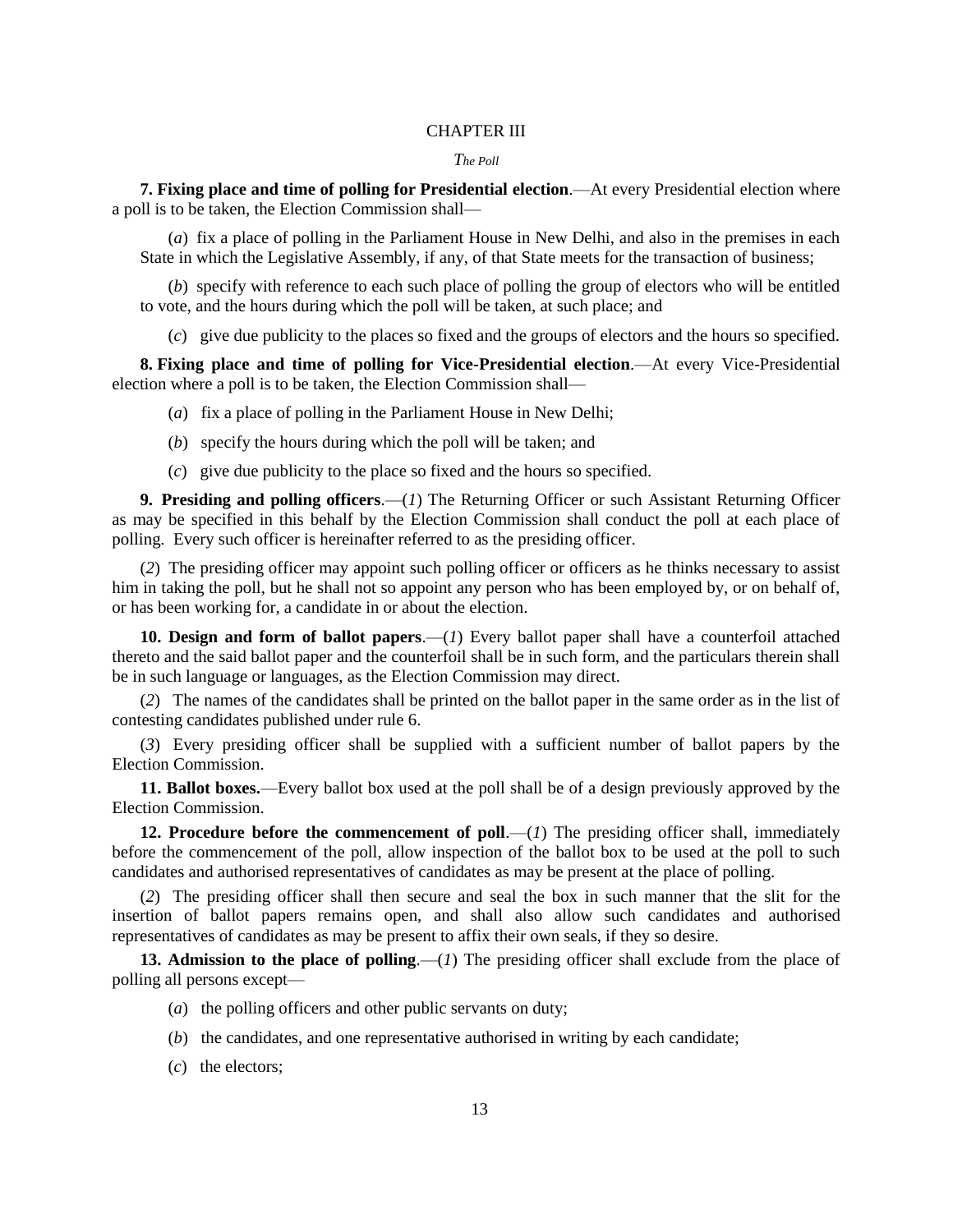(*d*) persons authorised by the Election Commission; and

(*e*) such other persons as the presiding officer may from time to time admit for the purpose of assisting him in taking the poll.

(*2*) The presiding officer shall close the place of polling at the hour fixed under clause (b) of rule 7 or, as the case may be, under clause (*b*) of rule 8 for the close of the poll and shall not admit therein any elector after that hour:

Provided that all electors present at the place before it is so closed shall be entitled to have their votes recorded.

**14. Procedure for giving ballot papers.**—(*1*) The polling officer shall be furnished with an authentic list or part thereof of the electors entitled to vote at the place of polling.

(*2*) Immediately before a ballot paper is delivered to an elector, a mark shall be placed against his name in that list, and the number of the elector as shown in that list shall be entered on the counterfoil of the ballot paper.

(*3*) The elector shall sign his name in the list in token of receipt of the ballot paper, whereupon, but not earlier, the ballot paper shall be delivered to him.

**15. Supply of fresh ballot paper in certain circumstances.**—(*1*) An elector who has inadvertently dealt with his ballot paper in such a manner that it cannot be conveniently used as a ballot paper may, on delivering it to the presiding officer and on satisfying him of the inadvertence, obtain another ballot paper in place of the ballot paper so delivered, and the latter shall, together with its counterfoil, be marked as cancelled by the presiding officer.

(*2*) Any ballot papers so cancelled shall be kept in a separate envelope set apart for the purpose.

**16. Return of unused ballot papers by electors**.—If an elector after obtaining any ballot paper for the purpose of recording his vote decides not to use the same, he shall return the ballot paper to the presiding officer, who shall mark it "Returned and cancelled" and keep it in a separate envelope set apart for the purpose.

**17. Manner of recording votes.**—(*1*) Every elector shall have as many preferences as there are candidates but no ballot paper shall be considered invalid solely on the ground that all such preferences are not marked.

(*2*) An elector in giving his vote—

(*a*) shall place on his ballot paper the figure 1 in the space opposite the name of the candidate whom he chooses for his first preference; and

(*b*) may, in addition, mark as many subsequent preferences as he wishes by placing on his ballot paper the figures 2, 3 ,4 and so on, in the spaces opposite the names of other candidates, in order of preference.

*Explanation*.—The figures referred to in clauses (*a*) and (*b*) of this sub-rule may be marked in the international form of Indian numerals or in the Roman form or in the form used in any Indian language but shall not be indicated in words.

(*3*) The presiding officer shall, if requested by an elector, explain to him the instructions contained on the ballot paper for the recording of votes.

**18. Maintenance of secrecy of voting by electors within place of polling and voting procedure**.— (*1*) Every elector to whom a ballot paper has been delivered under rule 14 shall maintain secrecy of voting within the place of polling and for that purpose observe the voting procedure hereinafter laid down.

(*2*) An elector on receiving the ballot paper shall forthwith—

(*a*) proceed to one of the voting compartments;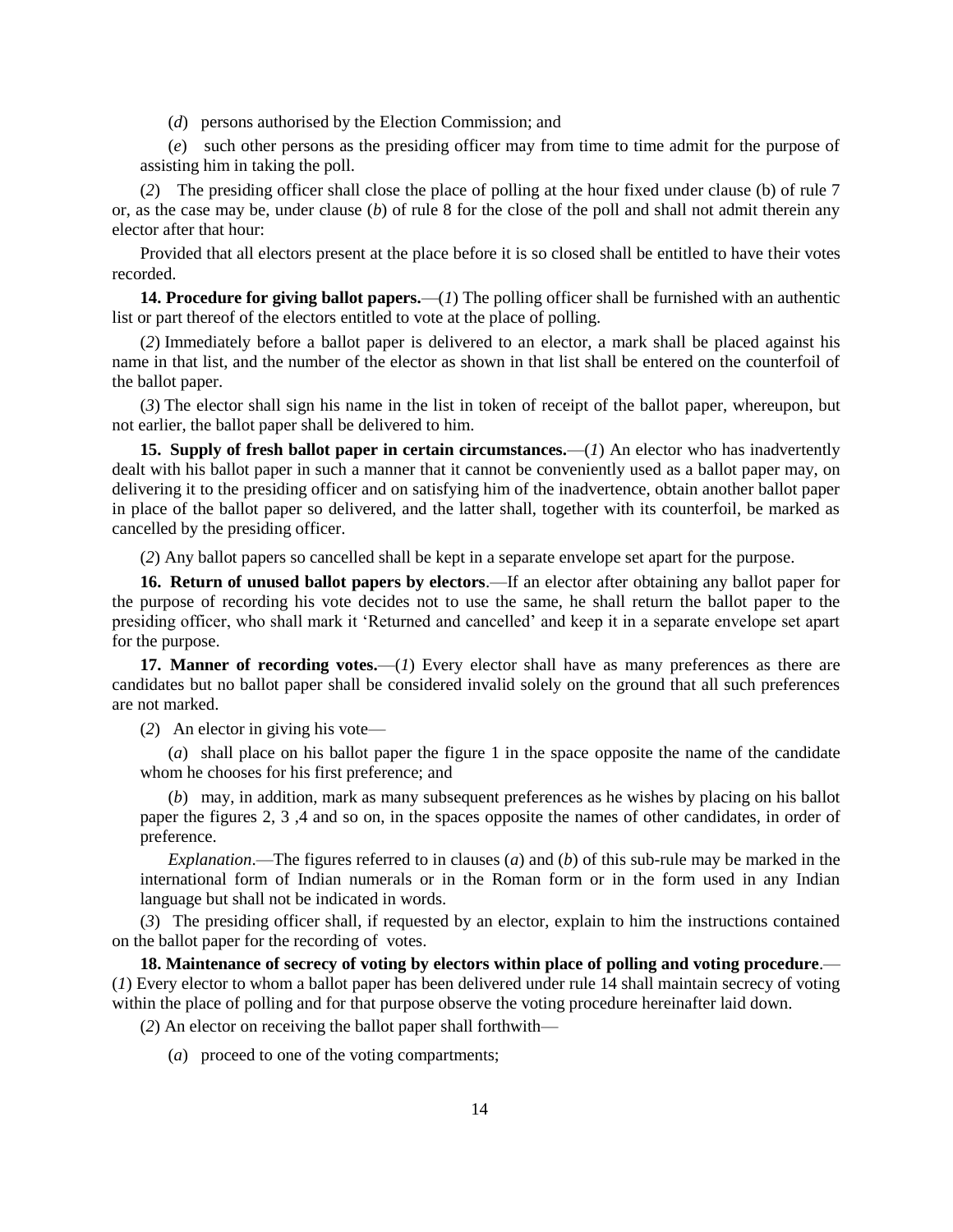- (*b*) record his vote in accordance with sub-rule (*2*) of rule 17;
- (*c*) fold the ballot paper so as to conceal his vote;
- (*d*) insert the folded ballot paper into the ballot box; and
- (*e*) quit the place of polling.

(*3*) Every elector shall vote without undue delay.

(*4*) No elector shall be allowed to enter a voting compartment when another elector is inside it.

**19. Recording of votes of illiterate or disabled elector**.—(*1*) If an elector is unable to read the ballot paper or to record his vote thereon in accordance with rule 17 by reason of illiteracy or blindness or, by not being conversant with the language in which the ballot papers are printed or, by reason of any physical or other disability, the presiding officer shall record the vote on the ballot paper in accordance with the wishes of the elector.

(*2*) The elector shall then himself or with the assistance of the presiding officer fold up the ballot paper so as to conceal his vote and insert it into the ballot box.

(*3*) While acting under this rule, the presiding officer shall observe as much secrecy as is feasible and shall keep a brief record of each such instance but shall not indicate therein the manner in which any vote has been cast.

**20. Account of ballot papers**.—(*1*) The presiding officer shall at the close of the poll prepare a ballot paper account in Form 6 and enclose it in a separate cover with the words "Ballot Paper Account" superscribed thereon.

(*2*) The presiding officer shall permit the authorised representative of a candidate, who so desires, to take a true copy of the entries in the ballot paper account and shall attest it as true copy.

**21. Sealing up of ballot boxes and papers after the close of poll.—** $(I)$  **As soon as practicable after** the close of poll the presiding officer shall, in the presence of such candidates and authorised representatives of candidates as may be present, close and seal up the slit as well as the ballot box.

- (*2*) He shall also make up into separate packets—
	- (*a*) the copy of the list of electors marked in accordance with rule 14;
	- (*b*) the counterfoils of ballot papers;
	- (*c*) the ballot papers cancelled under rules 15 and 16; and
	- (*d*) the unused ballot papers,

and seal each such packet with his own seal and the seals of those candidates and authorised representatives of candidates who may desire to affix their seal thereon.

**22. Transfer of ballot papers from ballot boxes in certain cases**.—(*1*) Notwithstanding anything contained in rule 21, the Election Commission may, at a Presidential election, direct the presiding officer at any place of polling other than the Parliament House in New Delhi to follow after the close of the poll the procedure laid down in this rule instead of the procedure laid down in sub-rule (*1*) of rule 21.

(*2*) Where a direction has been issued under sub-rule (*1*), the presiding officer shall, as soon as practicable after the close of the poll, open the ballot box in the presence of such candidates and authorised representatives of candidates as may be present and transfer all the ballot papers contained in it without examining or counting them into a separate cover and record on such cover—

(*a*) the name of the place of polling; and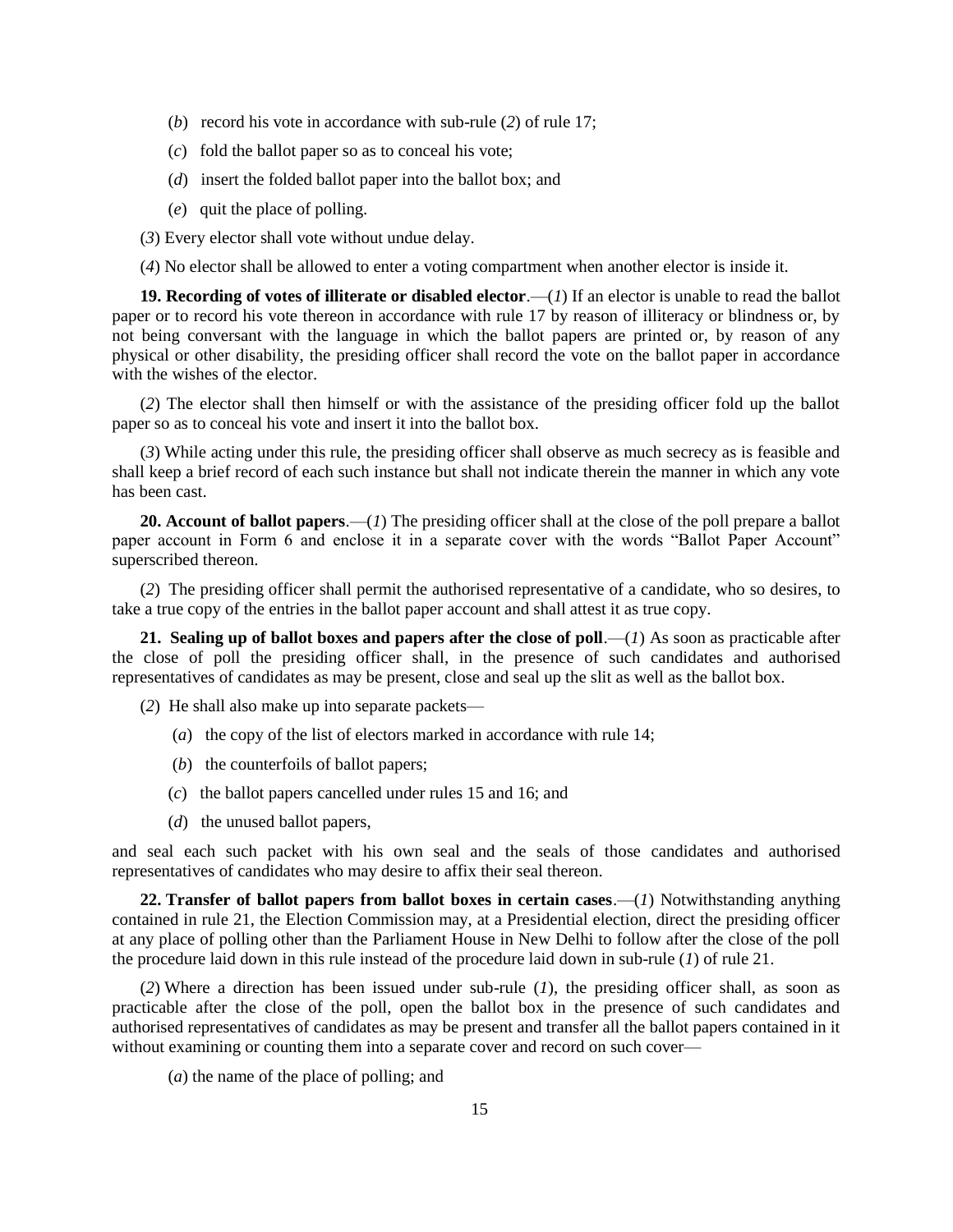(*b*) the date of the poll.

(*3*) After such transfer he shall allow the candidates and their authorised representatives who may be present, to inspect the ballot box and demonstrate to them that it is empty.

(*4*) He shall then seal the cover with his own seal and the seals of those candidates and authorised representatives of candidates who may desire to affix their seals thereon.

(*5*) The cover so sealed shall, for the purposes of rules 23, 25, 32 and 33, be deemed to be the ballot box used at that place of polling and the provisions of those rules shall apply accordingly.

**23. Despatch and custody of ballot boxes and papers**.—(*1*) At a Presidential election, the presiding officer at every place of polling other than the Parliament House in New Delhi shall forthwith cause the sealed ballot box and packets and all other papers used at the poll to be sent to the Returning Officer in accordance with such general or special instructions as may be issued in that behalf by the Election Commission.

(*2*) The Returning Officer shall make adequate arrangements for the safe custody of all sealed ballot boxes and packets and other papers used at the poll, until the commencement of the counting of votes.

**24. Adjournment of poll in emergencies.**—(*1*) If the proceedings at any place of polling are interrupted or obstructed by riot or open violence, or if it is not possible to take the poll at any such place on account of a natural calamity or other sufficient cause, the presiding officer shall announce an adjournment of the poll to a date to be notified later, and immediately report the circumstances to the Election Commission and, unless he is the Returning Officer, also to the Returning Officer.

(*2*) Whenever a poll is adjourned under sub-rule (1), the Election Commission shall, as soon as may be , fix the day on which, the place at which, and the hours during which the adjourned poll shall be taken, and shall notify the said details to all concerned in such manner as it may think fit.

(*3*) On the date on which such adjourned poll is taken, the electors who have already voted at the poll before its adjournment will not be entitled to vote, but only the remaining electors who were entitled to vote at the place of polling before its adjournment may vote.

**25. Fresh poll in case of destruction, etc., of ballot boxes**.—(*1*) If at an election, any ballot box is unlawfully taken away from the custody of the presiding officer or the Returning Officer or is in any way tampered with, destroyed or lost, the poll taken at the place of polling where that ballot box was used shall be deemed to have been vitiated; and the Returning Officer shall, as soon as practicable, report the matter to the Election Commission, which shall appoint a day for the taking of a fresh poll at that place and fix the hours during which it will be taken.

(*2*) In every such case as aforesaid, the provisions of these rules shall apply to the fresh poll as they apply to the original poll.

**26. Voting by electors under preventive detention**.—(*1*) Notwithstanding anything in the fore going provisions of this Chapter, an elector may, if he is subjected to preventive detention under any law for the time being in force, give his vote by postal ballot.

(*2*) The Election Commission shall send by registered post to the officer-in-charge of the jail or other place where the elector is detained the appropriate ballot paper, together with a form of declaration of identity and attestation of signature and necessary envelopes specially prepared for the purpose and a letter of instructions, so as to reach that officer in good time before the date fixed for polling.

(*3*) On the date of polling the said officer shall deliver the ballot paper and other necessary papers to the elector, allow him all reasonable facilities and sufficient time, not exceeding two hours, for recording his vote in accordance with the instructions of the Election Commission, and if and when the elector has so recorded his vote, send the ballot paper and other connected papers in a sealed cover, either by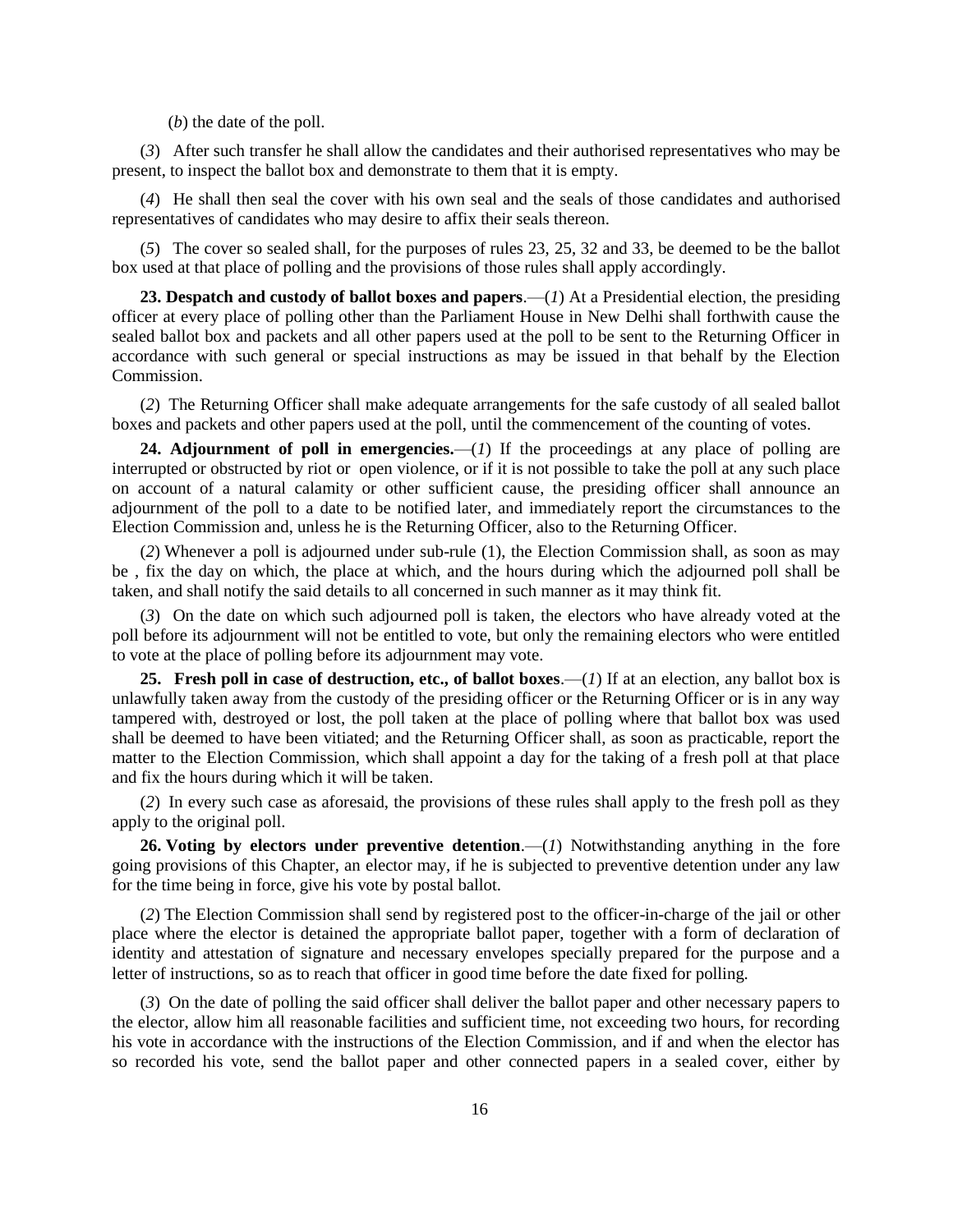registered post or through a special messenger, to the Returning Officer so as to reach him before the time fixed for the counting of votes under rule 27.

(*4*) It shall be the duty of every Government to intimate to the Election Commission at the appropriate time the names of electors, if any, who are subjected to preventive detention by or under the authority of that Government, together with the necessary particulars as to their places of detention.

# CHAPTER IV

### COUNTING OF VOTES AND DECLATATION OF RESULT

**27. Place and time for counting of votes**.—The counting of votes shall take place at the office of the Returning Officer in New Delhi on such day and at such time as the Election Commission may appoint in this behalf; and the Election Commission shall give notice to all the candidates of the date and time so appointed.

**28. Admission to the place fixed for counting.**—The Returning Officer shall exclude from the place fixed for counting of votes all persons except—

- (*a*) such persons as he may appoint to assist him in the counting;
- (*b*) the candidates and one representative at time a authorised in writing by each candidate;
- (*c*) public servants on duty in connection with the election; and

(*d*) persons authorised by the Election Commission.

**29. Maintenance of secrecy of voting**.—Before the counting begins, the Returning Officer shall read out the provisions of section 22 to the persons present.

**30. Statement showing the number of votes of each elector at the Presidential election.**—For the purposes of every Presidential election, the Election Commission shall furnish the Returning Officer with a statement showing the number of votes which every elector has under the provisions of clause (2) of article 55; and every ballot paper put in by an elector at that election shall be deemed to represent as many votes as that elector is shown as having in that statement.

**31. Ballot papers when invalid.**—(*1*) A ballot paper shall be invalid on which—

(*a*) the figure 1 is not marked; or

(*b*) the figure 1 is marked opposite the name of more than one candidate or is so marked as to render it doubtful to which candidate it is intended to apply; or

(*c*) the figure 1 and some other figure are marked opposite the name of the same candidate; or

(*d*) any mark is made by which the elector may afterwards be identified.

*Explanation.*—The figures referred to in clauses (*a*), (*b*) and (*c*) of this sub-rule may be marked in the international form of Indian numerals or in the Roman form or in the form used in any Indian language, but shall not be indicated in words.

(*2*) A ballot paper shall also be invalid if, being a postal ballot paper, the signature of the elector is not duly attested.

**32. Procedure upon opening each ballot box.**—After each ballot box and also each sealed cover (if any) received under sub-rule (*3*) of rule 26, has been opened, the Returning Officer shall—

(*a*) count the number of ballot papers taken out there from and complete Part II of the Ballot Paper Account in Form 6;

(*b*) scrutinise the ballot papers and separate those which in his opinion are valid from those which in his opinion are invalid, endorsing on the latter the word 'rejected' and the ground of rejection; and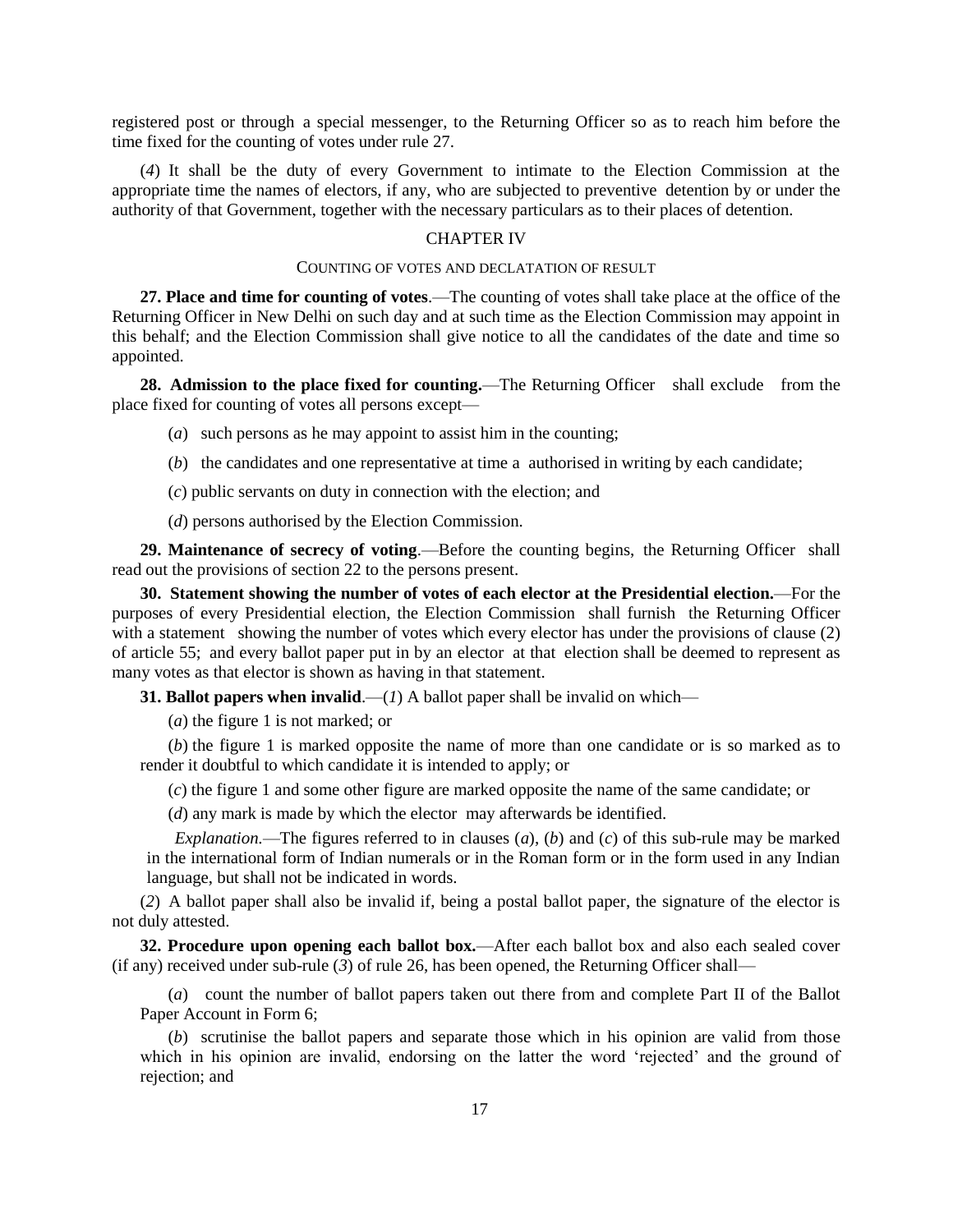(*c*) arrange all the valid ballot papers in parcels according to the first preferences recorded for each candidate:

Provided that if, at a Presidential election, the ballot box used at a place of polling contains ballot papers of electors who, at their request are specially permitted by the Election Commission in pursuance of rule 7 to cast their votes at the said place of polling, such ballot papers shall, after the counting and recording in Form 6 is completed, be separated and added to the other ballot papers of the same kind used by electors in the same category and shall thereafter be scrutinised.

**33. Determination of result**.—After all the ballot boxes and sealed covers (if any) have been opened and the ballot papers have been scrutinised and arranged, the Returning Officer shall proceed to determine the result of the voting in accordance with the instructions contained in the Schedule to these rules.

**34. Recounting**.—The Returning Officer may, either on his own initiative or at the instance of any candidate or of the authorised representative of a candidate in the absence of that candidate, recount votes, whether once or more than once, when the Returning Officer is not satisfied as to the accuracy of a previous count:

Provided that nothing herein contained shall make it obligatory on the Returning Officer to recount the same votes more than once.

**35. Declaration of result**.—(*1*) When the counting is complete and the result of the voting has been determined, the Returning Officer shall forthwith—

(*a*) announce the result to those present;

(*b*) report the result to the Central Government and the Election Commission under section 12;

(*c*) prepare and certify a return of the election in Form 7; and

(*d*) seal up in separate packets the valid ballot papers and the rejected ballot papers and record on each such packet a description of its contents.

(*2*) The Returning Officer shall, as soon as may be thereafter, forward the certified return to the Election Commission.

## CHAPTER V

### **MISCELLENOUS**

**36. Custody of ballot boxes and election papers**.—All ballot boxes used at the election and the packets of ballot papers and all other papers relating to the election shall, after the election, be kept in such custody as the Election Commission may direct.

**37. Production and inspection of election papers.**—(*1*) The packets of ballot papers, whether valid or rejected, and their counterfoils and the packets containing the lists of electors marked in accordance with rule 14 shall not be opened, nor shall their contents be inspected by, or produced before, any person or authority, except under the order of the Supreme Court or other competent court.

(*2*) All other papers relating to the election shall be open to public inspection subject to such conditions and to the payment of such fee, if any, as the Election Commission may direct.

**38. Disposal of election papers**.—The packets and other papers referred to in rule 37 shall be retained for a period of two years from the date of declaration of the result of the election, and shall thereafter be destroyed unless a direction to the contrary is given by the Supreme Court or other competent court or by the Election Commission.

**39. Copies of return of election**.—Copies of the certified return of the election referred to in rule 35 shall be furnished by the Election Commission on payment of a fee of one rupee per copy.

**40. List of electors**.—The Election Commission shall maintain a list of members of the electoral college referred to in article 54 and a list of members of the electoral college referred to in article 66, with their addresses corrected up to date for the purposes, respectively, of Presidential election and Vice-Presidential election.

**41. Repeal**.—The Presidential and Vice-Presidential Election Rules, 1952, are hereby repealed.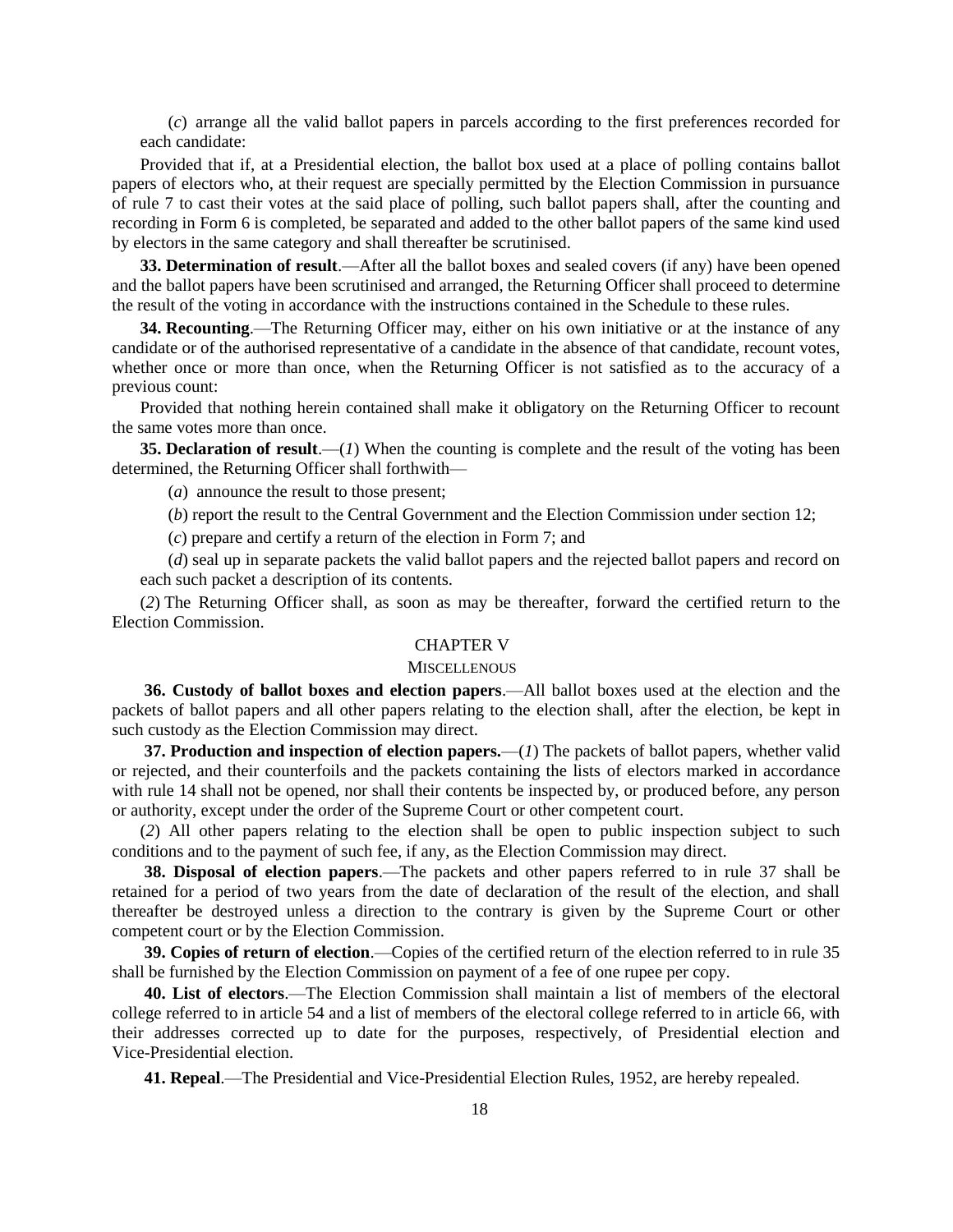## (*See rule* 3) **PUBLIC NOTICE**

# **OF**

## **ELECTION TO THE OFFICE OF \*PRESIDENT/\*VICE-PRESIDENT OF INDIA**

Whereas a notification under sub-section (*1*) of section 4 of the Presidential and Vice-Presidential Elections Act, 1952, for the holding of an election to fill the office of President/Vice-President of India has been issued by the Election Commission, I……………………., the Returning Officer for such election, do hereby give notice that—

(*i*) nomination papers may be delivered by a candidate or any one of his proposers or seconders to the undersigned at his office in ………………New Delhi, or if he is unavoidably absent, to ……………………..at the said office between 11 a.m. and 3 p.m. on any day (other than a public holiday) not later than the……………………………;

(*ii*) each nomination paper shall be accompanied by a certified copy of the entry relating to the candidate in the electoral roll for the Parliamentary constituency in which the candidate is registered as an elector;

 $(iii)$  every candidate shall deposit or cause to be deposited a sum of  $\frac{1}{i}$  [rupees fifteen thousand] only. This amount may be deposited in cash with the Returning Officer at the time of presentation of the nomination paper or deposited earlier in the Reserve Bank of India or in a Government Treasury and in the latter case a receipt showing that the said deposit of the sum has been so made is required to be enclosed with the nomination paper;

(*iv*) forms of nomination papers may be obtained from the above said office at the times aforesaid;

(*v*) the nomination papers, other than those rejected under sub-section (*4*) of section 5B of the Act, will be taken up for scrutiny at....(place) on…………………………………(date) at …………….(hours);

(*vi*) the notice of withdrawal of candidatures may be delivered by a candidate, or any one of his proposers or seconders who has been authorised in this behalf in writing by the candidate, to the undersigned at the place specified in paragraph (i) above before three o'clock in the afternoon of …….(date);

(*vii*) in the event of the election being contested, the poll will be taken on ………….(date) between hours of …………..and…………..at the places of polling fixed under the rules.

*Place*……………………. (*Signature*)…………

(*Returning Officer*)

*Dated the*……………….

(*Designation*)…………….

\*Strike off if inapplicable.

l

<sup>1.</sup> Subs. by S.O.431(E), dated  $6^{th}$  June, 1997 (w.e.f. 6-6-1997).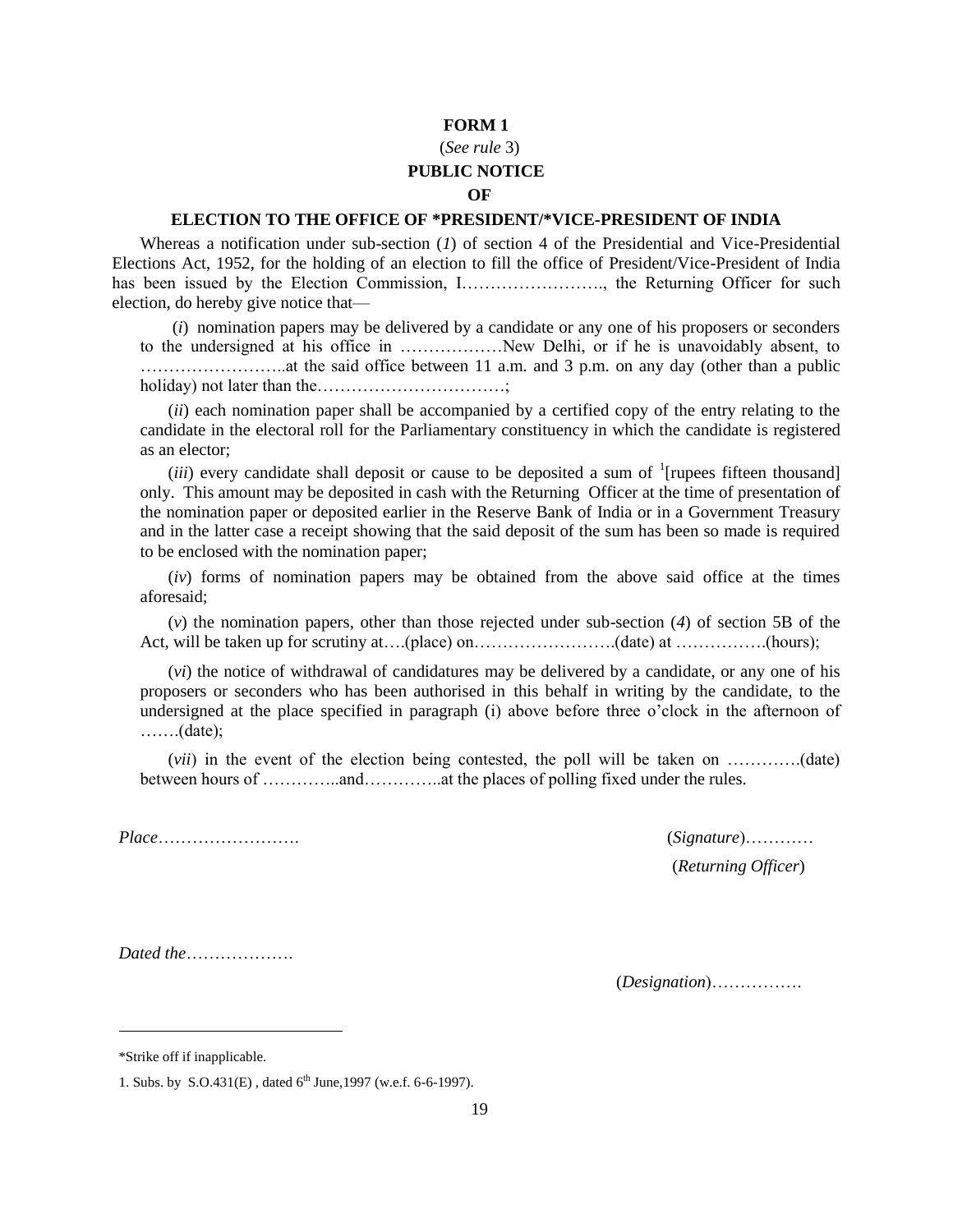#### (*See rule* 4)

### **NOMINATION PAPER**

#### **ELECTION TO THE OFFICE OF THE PRESIDENT OF INDIA**

We hereby nominate……………………………………………………………................

(Full name and address of the candidate)

as a candidate for election to the office of the President of India.

We have verified, and do hereby declare, that the said candidate has completed the age of 35 years and is registered in the electoral roll for the Parliamentary constituency of…………………………………in the State of ………………

A certified copy of the entry in that electoral roll relating to the said candidate is attached.

We further declare that we are members of the electoral college referred to in article 54 of the Constitution being elected members of the House of the People or Council of States or the Legislative Assembly as indicated hereunder and we append our signatures below in token of subscribing to this nomination:—

## *Particulars of the proposers and their signatures*

| SI. No.  | Full name      | Whether elected<br>member of the house<br>of the people/Council<br>of States/Legislative<br>Assembly | State/Union territory (in the<br>case of member elected to<br>the House of the People or<br>Council of States from a<br>Union territory) in/from<br>which elected | Signature | Date |
|----------|----------------|------------------------------------------------------------------------------------------------------|-------------------------------------------------------------------------------------------------------------------------------------------------------------------|-----------|------|
| 1        | $\overline{2}$ | 3                                                                                                    | $\overline{4}$                                                                                                                                                    | 5         | 6    |
| 1.       |                |                                                                                                      |                                                                                                                                                                   |           |      |
| 2.       |                |                                                                                                      |                                                                                                                                                                   |           |      |
| 3.       |                |                                                                                                      |                                                                                                                                                                   |           |      |
| 4.       |                |                                                                                                      |                                                                                                                                                                   |           |      |
| 5.       |                |                                                                                                      |                                                                                                                                                                   |           |      |
| 6.       |                |                                                                                                      |                                                                                                                                                                   |           |      |
| 7.       |                |                                                                                                      |                                                                                                                                                                   |           |      |
| 8.       |                |                                                                                                      |                                                                                                                                                                   |           |      |
| 9.       |                |                                                                                                      |                                                                                                                                                                   |           |      |
| 10.      |                |                                                                                                      |                                                                                                                                                                   |           |      |
| 11.      |                |                                                                                                      |                                                                                                                                                                   |           |      |
| 12.      |                |                                                                                                      |                                                                                                                                                                   |           |      |
| 13.      |                |                                                                                                      |                                                                                                                                                                   |           |      |
| 14.      |                |                                                                                                      |                                                                                                                                                                   |           |      |
| 15.      |                |                                                                                                      |                                                                                                                                                                   |           |      |
| $*$ etc. |                |                                                                                                      |                                                                                                                                                                   |           |      |

\*[There should be at least fifty electors as proposers.]<sup>1</sup>

l

<sup>1.</sup> Subs. by S.O. 431(E), dated 6th June, 1997 (w.e.f. 6-6-1997).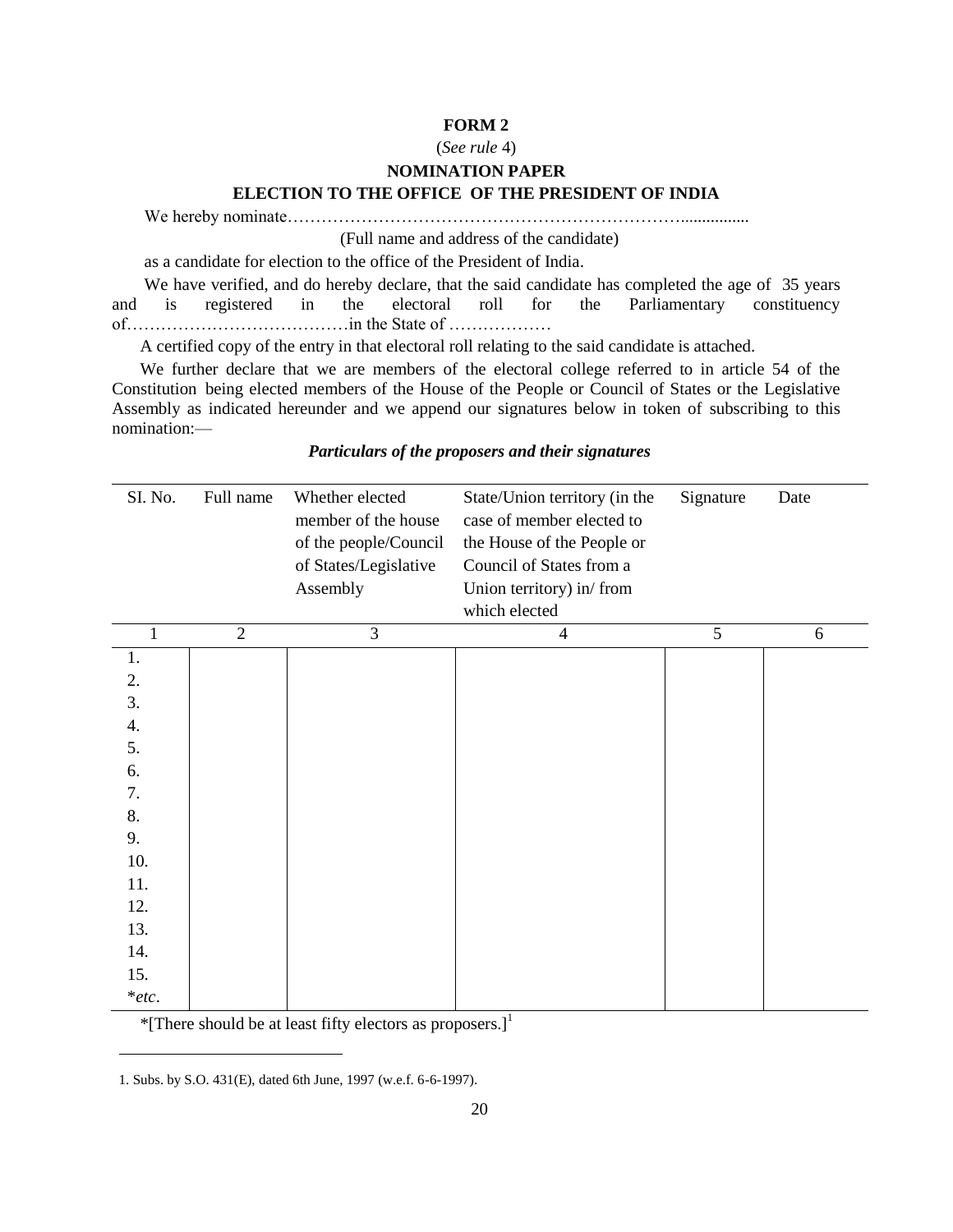| S. l. No.    | Full name      | Whether elected       | State/Union<br>territory  | Signature      | Date |
|--------------|----------------|-----------------------|---------------------------|----------------|------|
|              |                | member of the house   | (in the case of member    |                |      |
|              |                | of the People/Council | elected to the House of   |                |      |
|              |                | of States/Legislative | the People or Council     |                |      |
|              |                | Assembly              | of States from a Union    |                |      |
|              |                |                       | territory)<br>in/<br>from |                |      |
|              |                |                       | which elected             |                |      |
| $\mathbf{1}$ | $\overline{2}$ | $\overline{3}$        | $\overline{4}$            | $\overline{5}$ | 6    |
| 1.           |                |                       |                           |                |      |
| 2.           |                |                       |                           |                |      |
| 3.           |                |                       |                           |                |      |
| 4.           |                |                       |                           |                |      |
| 5.           |                |                       |                           |                |      |
| 6.           |                |                       |                           |                |      |
| 7.           |                |                       |                           |                |      |
| 8.           |                |                       |                           |                |      |
| 9.           |                |                       |                           |                |      |
| 10.          |                |                       |                           |                |      |
| 11.          |                |                       |                           |                |      |
| 12.          |                |                       |                           |                |      |
| 13.          |                |                       |                           |                |      |
| 14.          |                |                       |                           |                |      |
| 15.          |                |                       |                           |                |      |
| $*$ etc.     |                |                       |                           |                |      |

# *Particulars of the seconders and their signatures*

\*[There should be at least fifty electors as seconders.]<sup>1</sup>

I assent to this nomination.

l

.............................

 *Signature of candidate*

*Date*………………..

<sup>1.</sup> Subs. by S.O. 431(E), dated 6th June, 1997 (w.e.f. 6-6-1997).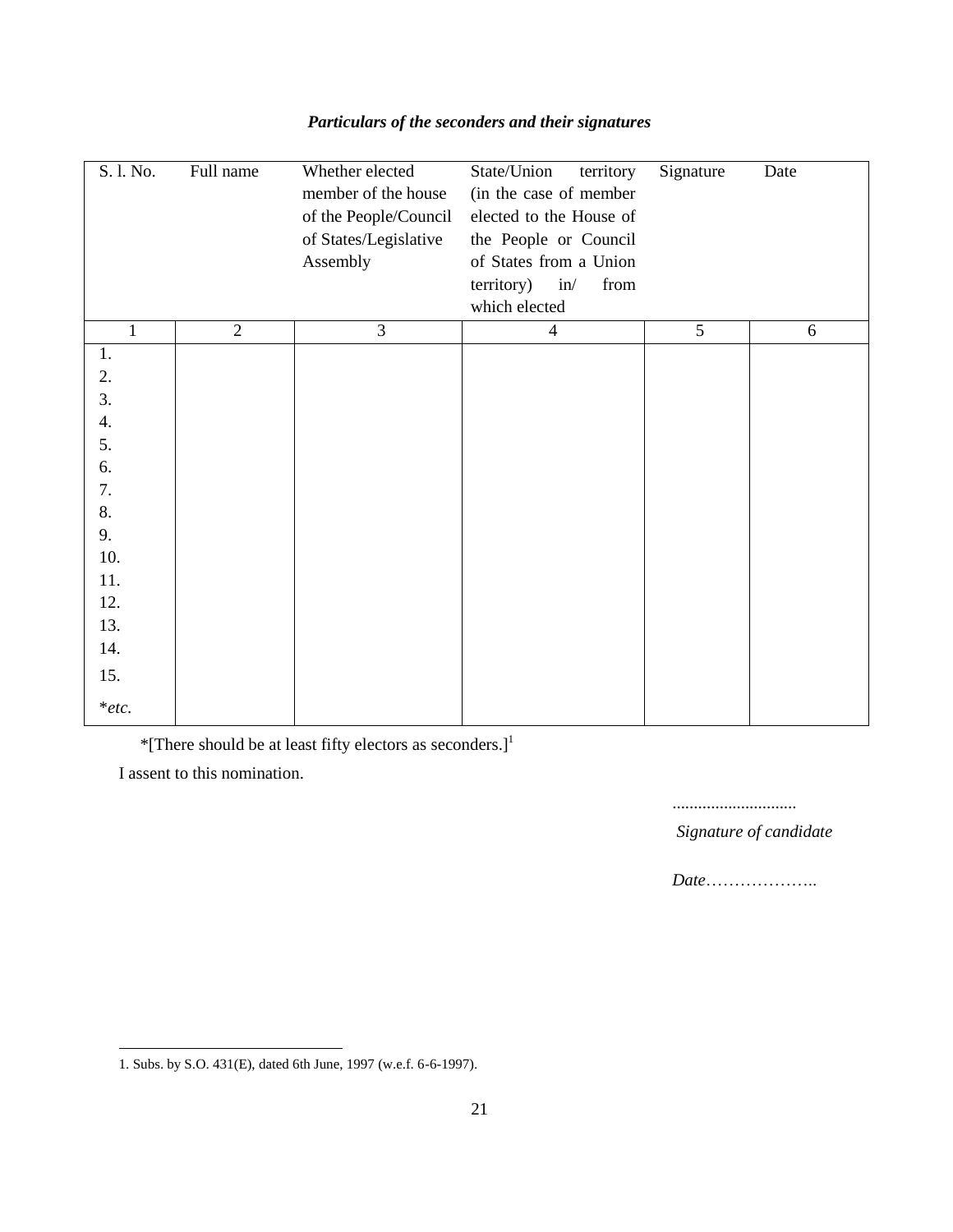### (To be filled by the Returning Officer)

Serial Number of nomination paper……………………………………………………….

 This nomination paper was delivered to me at my office at…………..(hour) on……….(date) by the candidate/proposer………………(name)/seconder…………(name) with enclosures as indicated below purporting to be—

(1)

(2)

*Date*…………… …………………..

*Returning Officer*.

[*Decision of the Returning Officer (if any) under sub-section (4) of section 5B*

I have rejected this nomination paper under sub-section (*4*) of section 5B of the Presidential and Vice-Presidential Elections Act, 1952 for the reasons given below—

*Date*…………. ………………..

*Returning Officer*]

*Decision of the Returning Officer accepting or rejecting the nomination paper*

I have examined this nomination paper in accordance with section 5E of the Presidential and Vice-Presidential Elections Act, 1952 and decide as follows:—

*Date*……………. ………………….

*Returning Officer*

(Perforation)…………………………………………………………………….....................................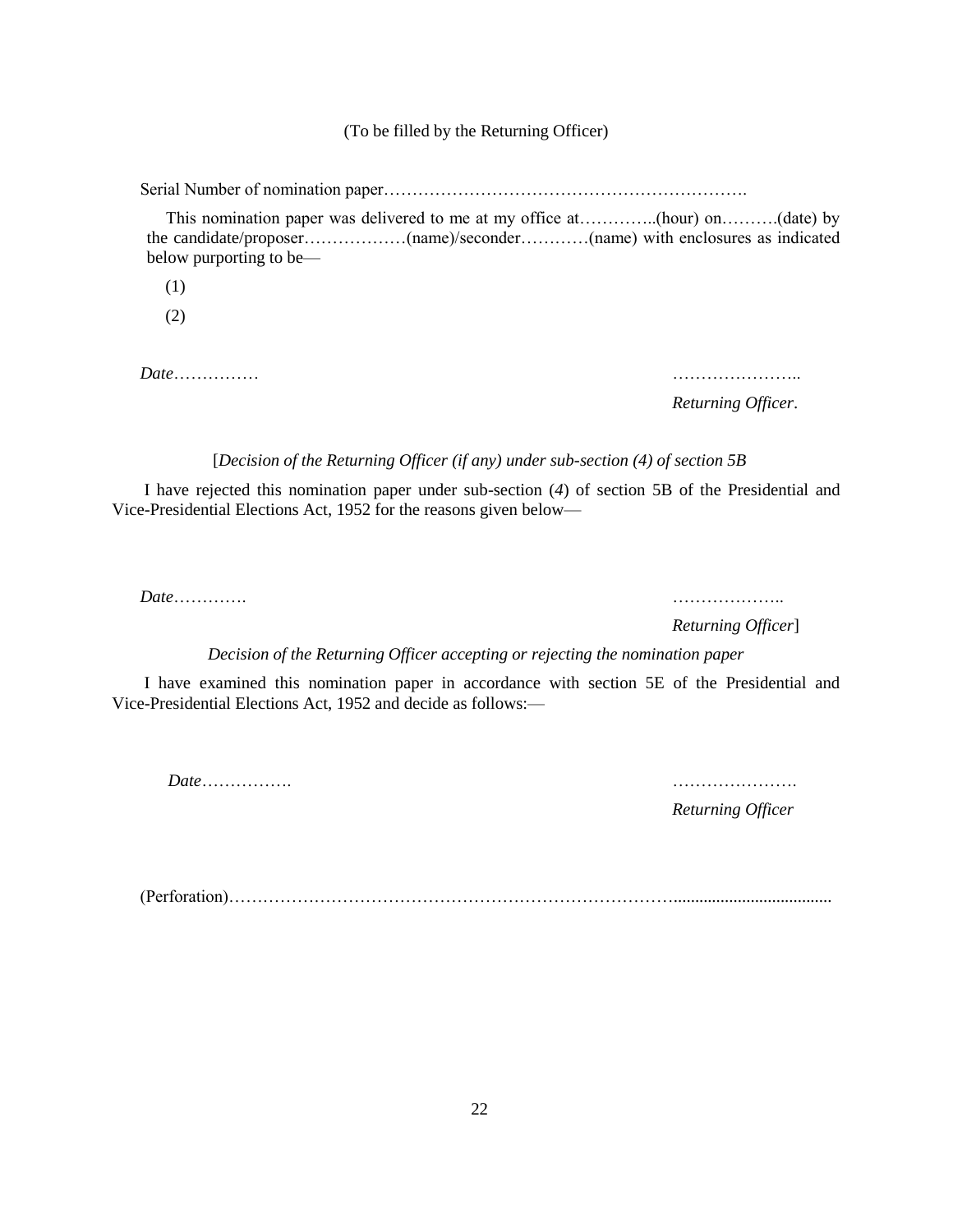#### *Receipt for Nomination Paper and Notice of Scrutiny*

(To be handed over to the person presenting the nomination paper)

Serial Number of the nomination paper……………………………………………….

The nomination paper of………………..(name), a candidate for election to the office of the President of India, was delivered to me at my office at………….(hour) on................................................

..........(date) by the candidate/proposer....................(name)/seconder.................................(name).

All nomination papers, other than those rejected under sub-section (*4*) of section 5B of the Presidential and Vice-Presidential Elections Act, 1952, will be taken up for scrutiny at………………………….(hour) on………………….(date) at………..(place).

[2. The nomination paper of this candidate has been rejected by me under sub-section (*4*) of section 5B of the Presidential and Vice-Presidential Elections Act, 1952 for the reasons given below:—]

*Date*…………………………. ………………………..

 *Returning Officer*

[] Score out if not applicable.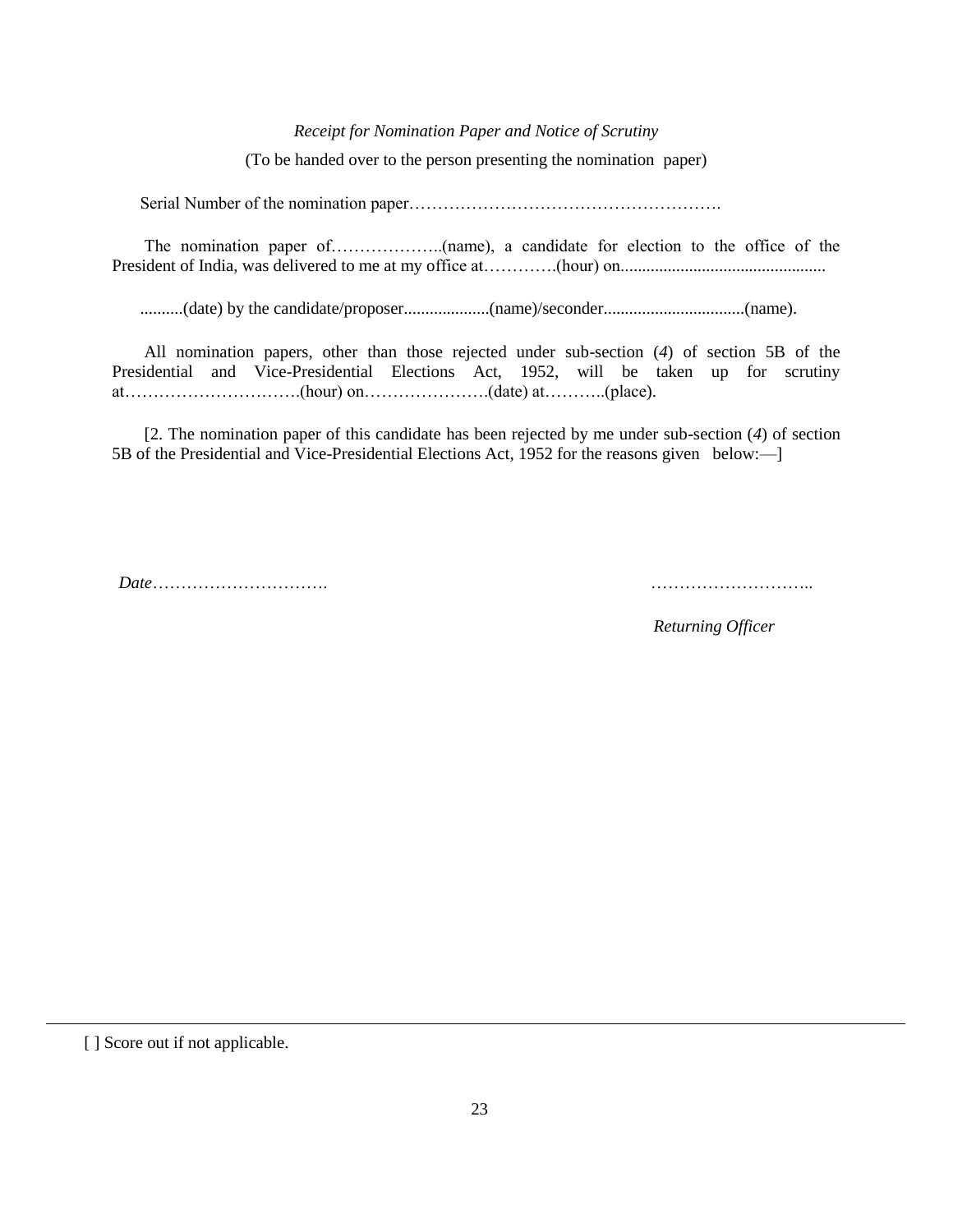### (*See rule* 4)

# **NOMINATION PAPER**

## **ELECTION TO THE OFFICE OF THE VICE-PRESIDENT OF INDIA.**

We, the undersigned Members of the electoral college referred to in article 66 of the Constitution being Members of Parliament hereby nominate………………………………. ……………………………………(full name and address of candidate) as a candidate for election to the office of the Vice-President of India.

 We have verified, and do hereby declare, that the said candidate has completed the age of 35 years and is registered in the electoral roll for the Parliamentary constituency of ………………………in the State of ……………………………….

 A certified copy of the entry in that electoral roll relating to the said candidate is attached. We furnish our full particulars as indicated hereunder and append our signatures below in token of subscribing to this nomination.

| Sl. No.  | Full name      | Whether member of the State/Union |     |                | Signature | Date |
|----------|----------------|-----------------------------------|-----|----------------|-----------|------|
|          |                | of<br>House                       | the | territory from |           |      |
|          |                | People/Council States             |     | which          |           |      |
| 1        | $\overline{2}$ | 3                                 |     | 4              | 5         | 6    |
| 1.       |                |                                   |     |                |           |      |
| 2.       |                |                                   |     |                |           |      |
| 3.       |                |                                   |     |                |           |      |
| 4.       |                |                                   |     |                |           |      |
| 5.       |                |                                   |     |                |           |      |
| 6.       |                |                                   |     |                |           |      |
| 7.       |                |                                   |     |                |           |      |
| 8.       |                |                                   |     |                |           |      |
| 9.       |                |                                   |     |                |           |      |
| 10.      |                |                                   |     |                |           |      |
| $*$ etc. |                |                                   |     |                |           |      |

## *Particulars of the proposers and their signatures*

**\*[**There should be at least fifty electors as proposers**.]<sup>1</sup>**

l

<sup>1.</sup> Subs. by S.O. 431(E), dated 6th June, 1997 (w.e.f. 6-6-1997).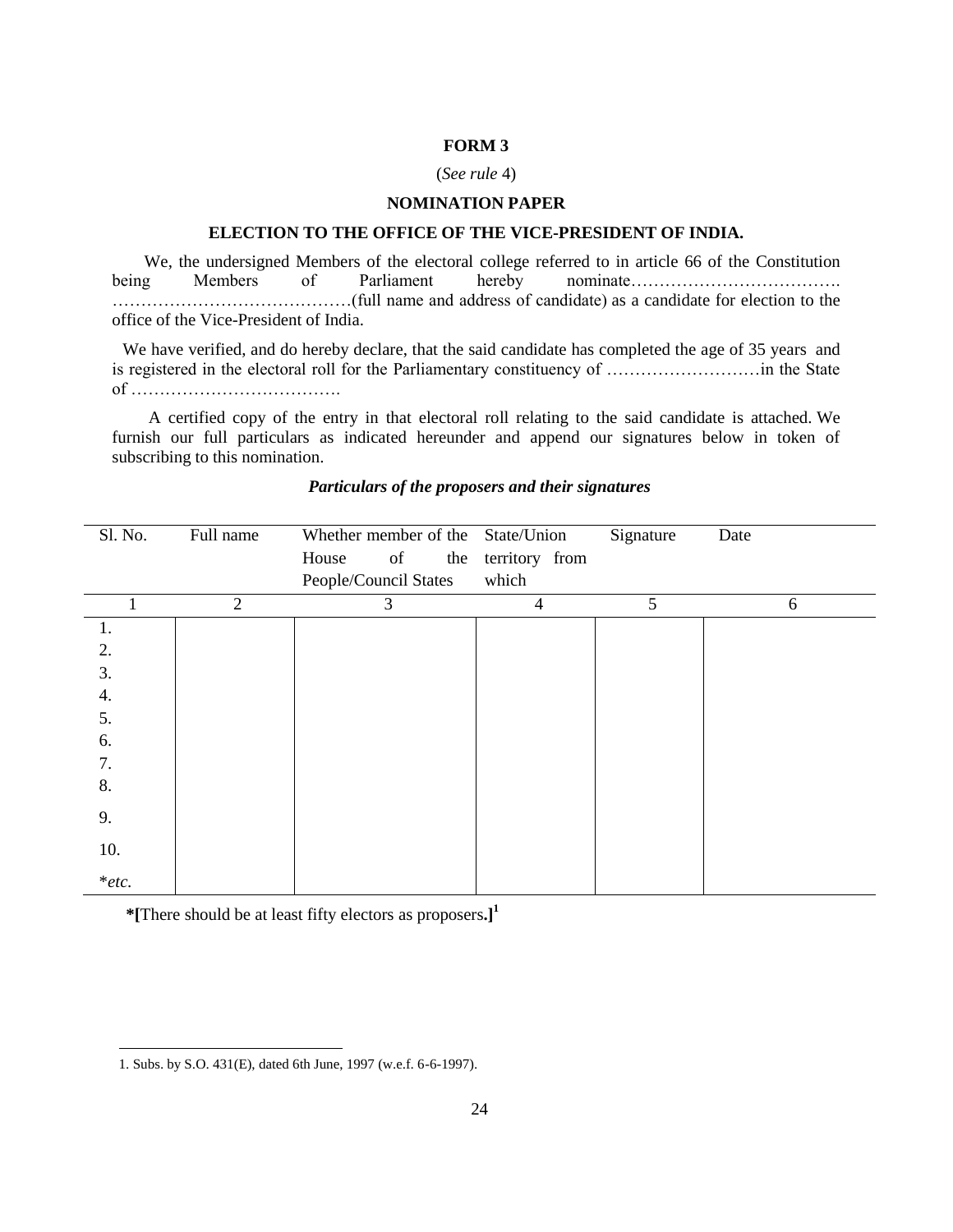| Sl. No.      | Full name      | Whether member of the State/Union<br>House<br>$% \left( \left( \mathcal{A},\mathcal{A}\right) \right) =\left( \mathcal{A},\mathcal{A}\right)$ of<br>the<br>People/Council<br><b>States</b> | territory from<br>of which elected | Signature | Date       |
|--------------|----------------|--------------------------------------------------------------------------------------------------------------------------------------------------------------------------------------------|------------------------------------|-----------|------------|
| $\mathbf{1}$ | $\overline{2}$ | $\overline{3}$                                                                                                                                                                             | $\overline{4}$                     | 5         | $\sqrt{6}$ |
| $1.$         |                |                                                                                                                                                                                            |                                    |           |            |
| 2.           |                |                                                                                                                                                                                            |                                    |           |            |
| 3.           |                |                                                                                                                                                                                            |                                    |           |            |
| 4.           |                |                                                                                                                                                                                            |                                    |           |            |
| 5.           |                |                                                                                                                                                                                            |                                    |           |            |
| 6.           |                |                                                                                                                                                                                            |                                    |           |            |
| 7.           |                |                                                                                                                                                                                            |                                    |           |            |
| $\, 8.$      |                |                                                                                                                                                                                            |                                    |           |            |
| 9.           |                |                                                                                                                                                                                            |                                    |           |            |
| 10.          |                |                                                                                                                                                                                            |                                    |           |            |
| $*$ etc.     |                |                                                                                                                                                                                            |                                    |           |            |

# *Particulars of the seconders and their signatures*

\*[There should be at least fifty electors as seconders.]<sup>1</sup>

I assent to this nomination.

…………………… *Signature of candidate*.

*Date*........................

l 1. Subs. by S.O. 431(E), dated 6th June, 1997 (w.e.f. 6-6-1997).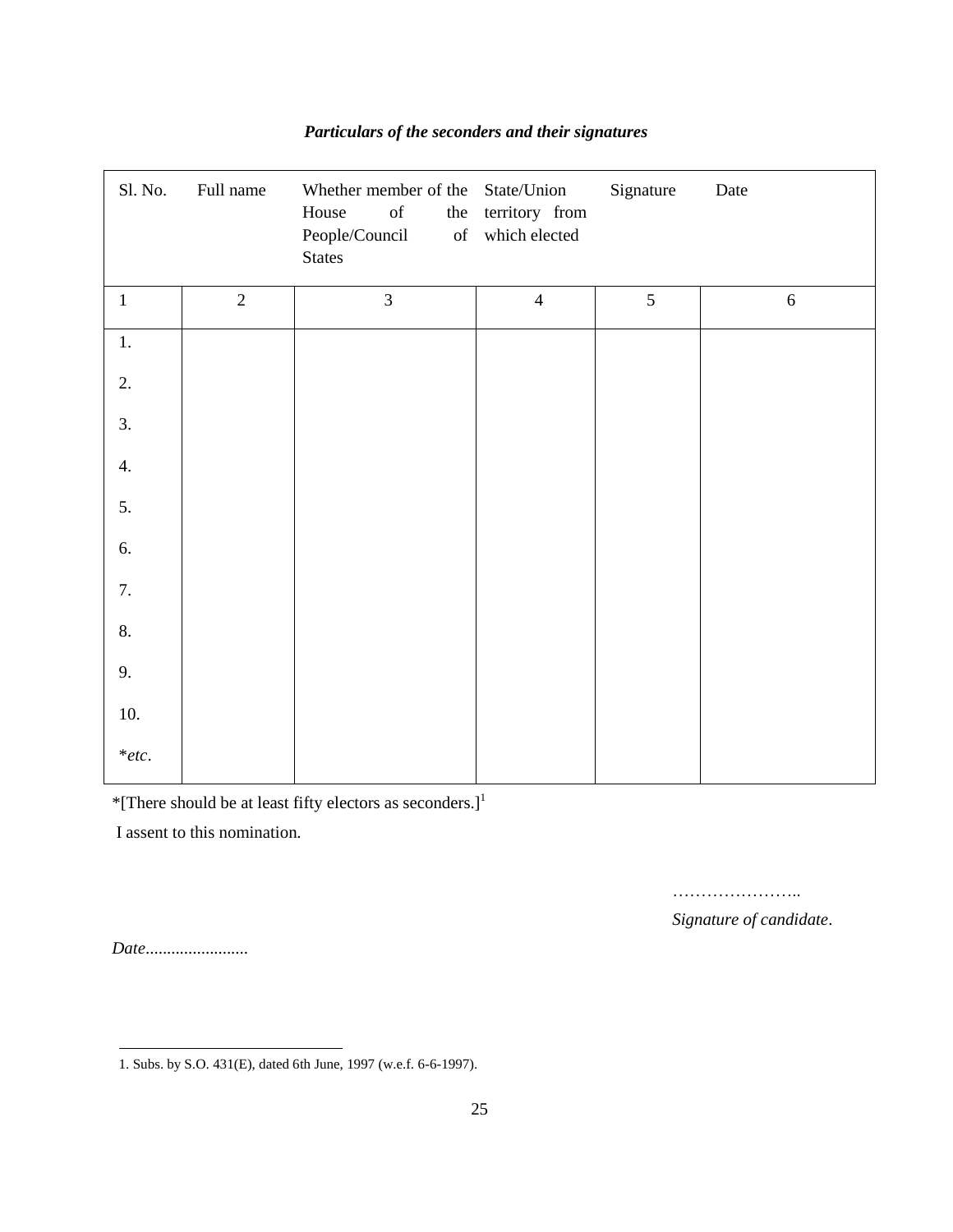(*To be filled by the Returning Officer*)

Serial Number of nomination paper……………………….

 This nomination was delivered to me at my office at……………(hour) on………………………..(date) by the candidate/proposer........................(name)/seconder..............(name) with enclosures as indicates below purporting to be—

(1)

(2)

*Date*……………..

………………………

*Returning Officer*

[*Decision of the Returning Officer (if any) under sub-section* (*4*) *of section 5B*

 I have rejected this nomination paper under sub-section (*4*) of section 5B of the Presidential and Vice-Presidential Elections Act, 1952, for the reasons given below:—

*Date*…………… ………………….

*Returning Officer*]

*Decision of the Returning Officer accepting or rejecting the nomination paper.*

I have examined this nomination paper in accordance with section 5E of the Presidential and Vice-Presidential Elections Act, 1952 and decide as follows:—

*Date*…………… ………………….

*Returning Officer*

(Perforation)………………………………………………………………………………………..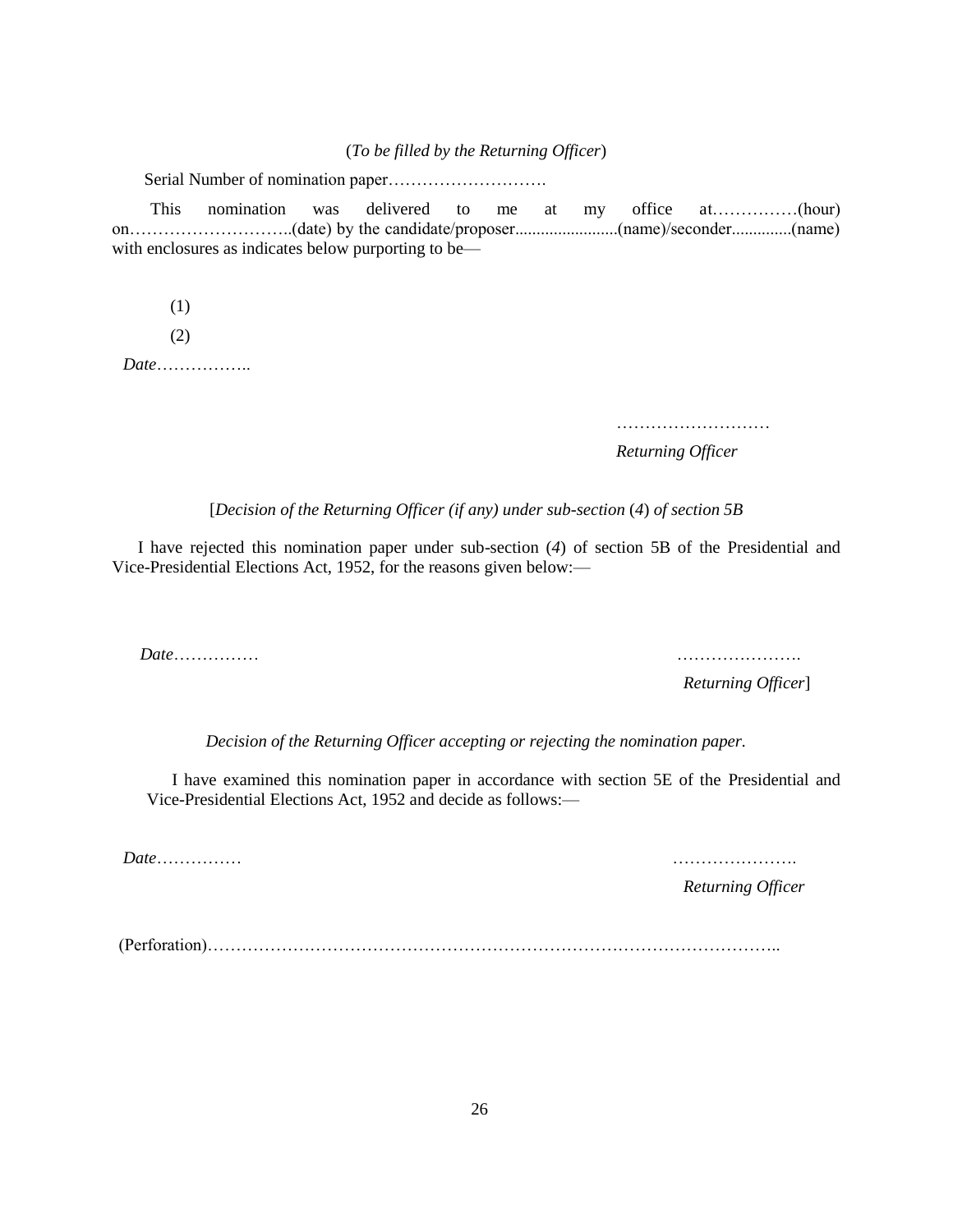### *Receipt for nomination paper and notice of scrutiny*

(To be handed over to the person presenting the nomination paper)

Serial Number of the nomination paper………………………………………………………. The nomination of …………………..(name), a candidate for election to the office of the Vice-President of India was delivered to me at my office at………………………(hour) on………………(date) by the candidate/proposer.........................(name)/seconder....................(name).

All nomination papers other than those rejected under sub-section (*4*) of section 5B of the Presidential and Vice-Presidential Elections Act, 1952, will be taken up for scrutiny at…………………………………….(hour) on....................................(date) at.............................(place).

 [2. The nomination paper of this candidate has been rejected by me under sub-section (*4*) of section 5B of the Presidential and Vice-Presidential Elections Act, 1952, for the reasons given below:—]

*Date*……………..

..................................

*Returning Officer*

[ ] Score out if not applicable.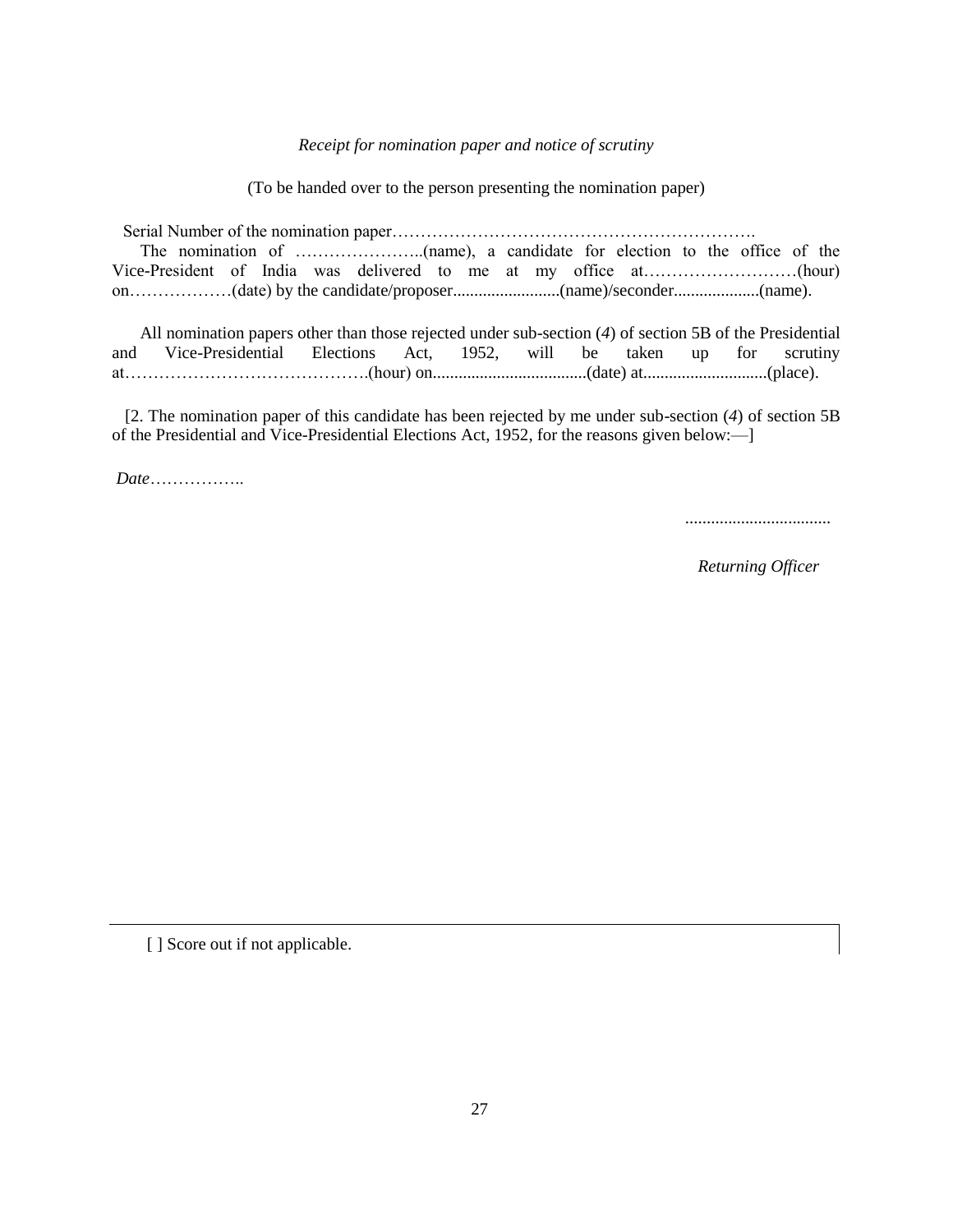# [*See rule* 5(*1*)]

## NOTICE OF WITHDRAWL

To

*The Returning Officer for the election to the office of President/Vice-President of India*.

 I,………………………………..(name) of………….(address) a candidate at the abovementioned election do hereby give notice that I withdraw my candidature.

*Place*……………… ……………….........

*Date*………………… *Signature of candidate*

Note:—The notice of withdrawal is required to be delivered under section 6(*1*) of the Presidential and Vice-Presidential Elections Act, 1952, by the candidate in person or by any one of his proposers or seconders who has been authorised in this behalf in writing by such candidate.

\_\_\_\_\_\_\_\_\_\_\_\_\_\_\_\_\_\_\_\_\_\_\_\_\_\_\_\_\_\_\_\_\_\_\_\_\_\_\_\_\_\_\_\_\_\_\_\_\_\_\_\_\_\_\_\_\_\_\_\_\_\_\_\_\_\_\_\_\_\_\_\_\_\_\_\_\_\_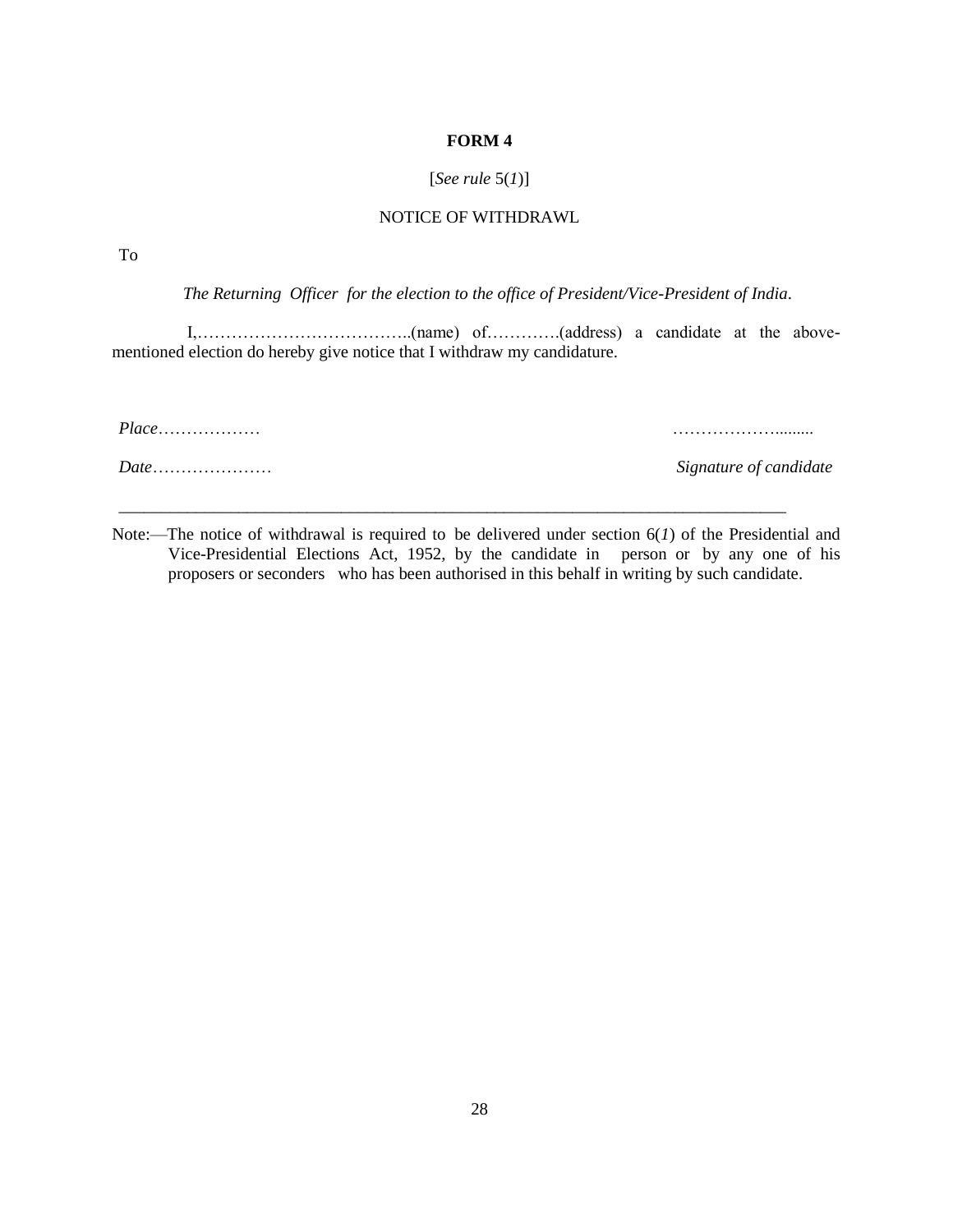# [*See rule* 6(*a*)]

# **ELECTION TO THE OFFICE OF PRESIDENT/VICE-PRESIDENT OF INDIA**

*List of contesting Candidates*

| Sl. No. | Name of candidate | Address of candidate |
|---------|-------------------|----------------------|
| 1.      |                   |                      |
| 2.      |                   |                      |
| 3.      |                   |                      |
| 4.      |                   |                      |
| etc.    |                   |                      |

| <i>Place</i> |  |  |  |  |  |  |  |  |
|--------------|--|--|--|--|--|--|--|--|
|              |  |  |  |  |  |  |  |  |

*Date.*............................. ...............................

*Returning Officer*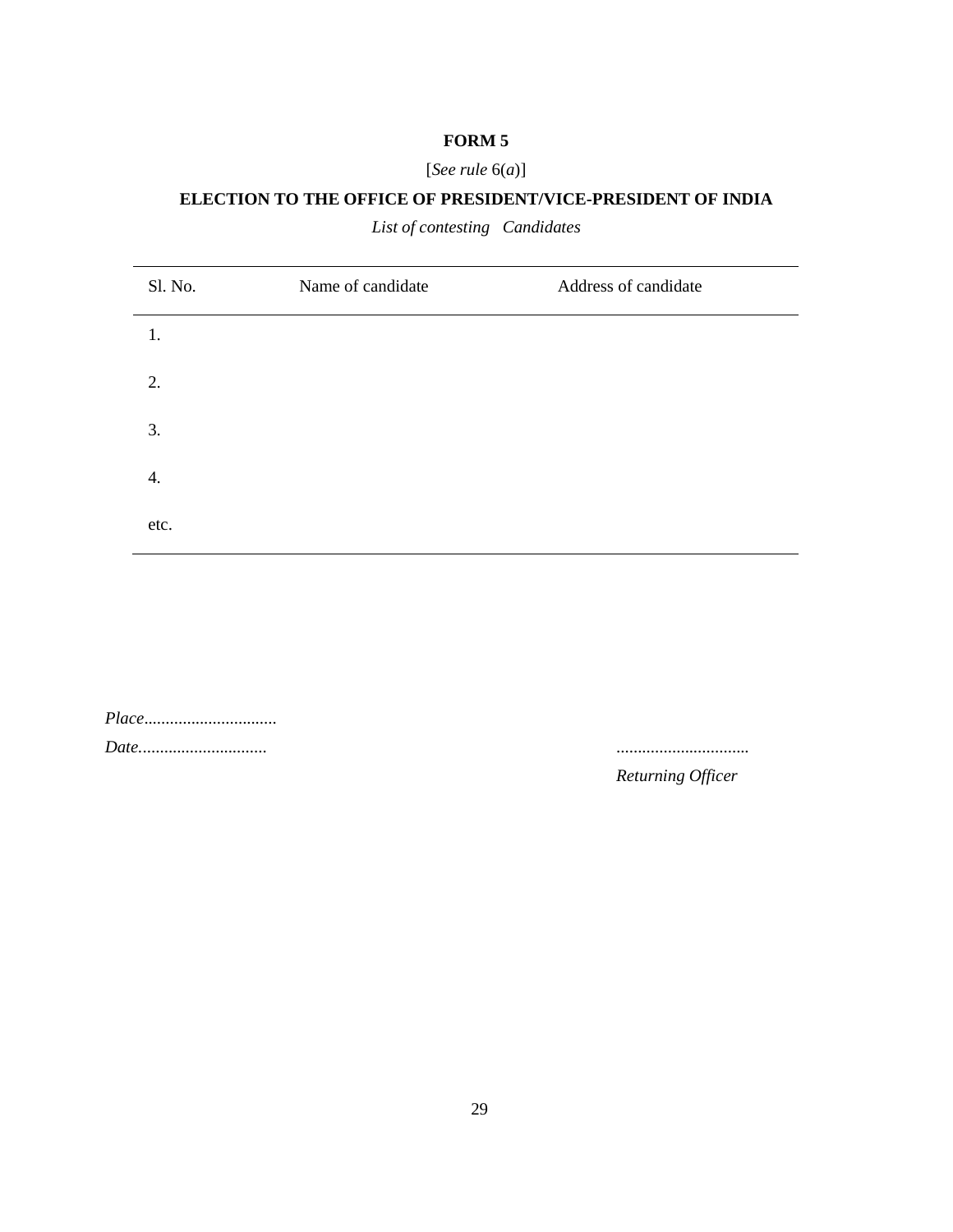## (*See rule* 20)

# **PART I**—**BALLOT PAPER ACCOUNT ELECTION TO THE OFFICE OF PRESIDENT/VICE-PRESIDENT OF INDIA**

Name of the place of polling………………………………..

|    |                                |      | <b>Serial Numbers</b> | <b>Total Numbers</b> |
|----|--------------------------------|------|-----------------------|----------------------|
|    |                                | From | to                    |                      |
| 1. | Ballot papers received         |      |                       |                      |
| 2. | <b>Ballot</b> papers unused    |      |                       |                      |
| 3. | Ballot papers issued to voters |      |                       |                      |
| 4. | Ballot papers cancelled.       |      |                       |                      |

*Date*……………….. …………………………….

*Signature of Presiding Officer*

# **PART II**—**RESULT OF COUNTING**

(*See rule* 32)

(*1*) Total number of ballot papers found in the ballot box (boxes) used at the place of polling…………………………..

(*2*) Discrepancy if any between the total number as shown against item (1) in this Part and the total number of ballot papers issued to voters as shown in item 3 of Part I *minus* the number of ballot papers cancelled as shown in item 4 of Part I.

*Date*………………………….. ………………………………

*Signature of the Returning Officer*.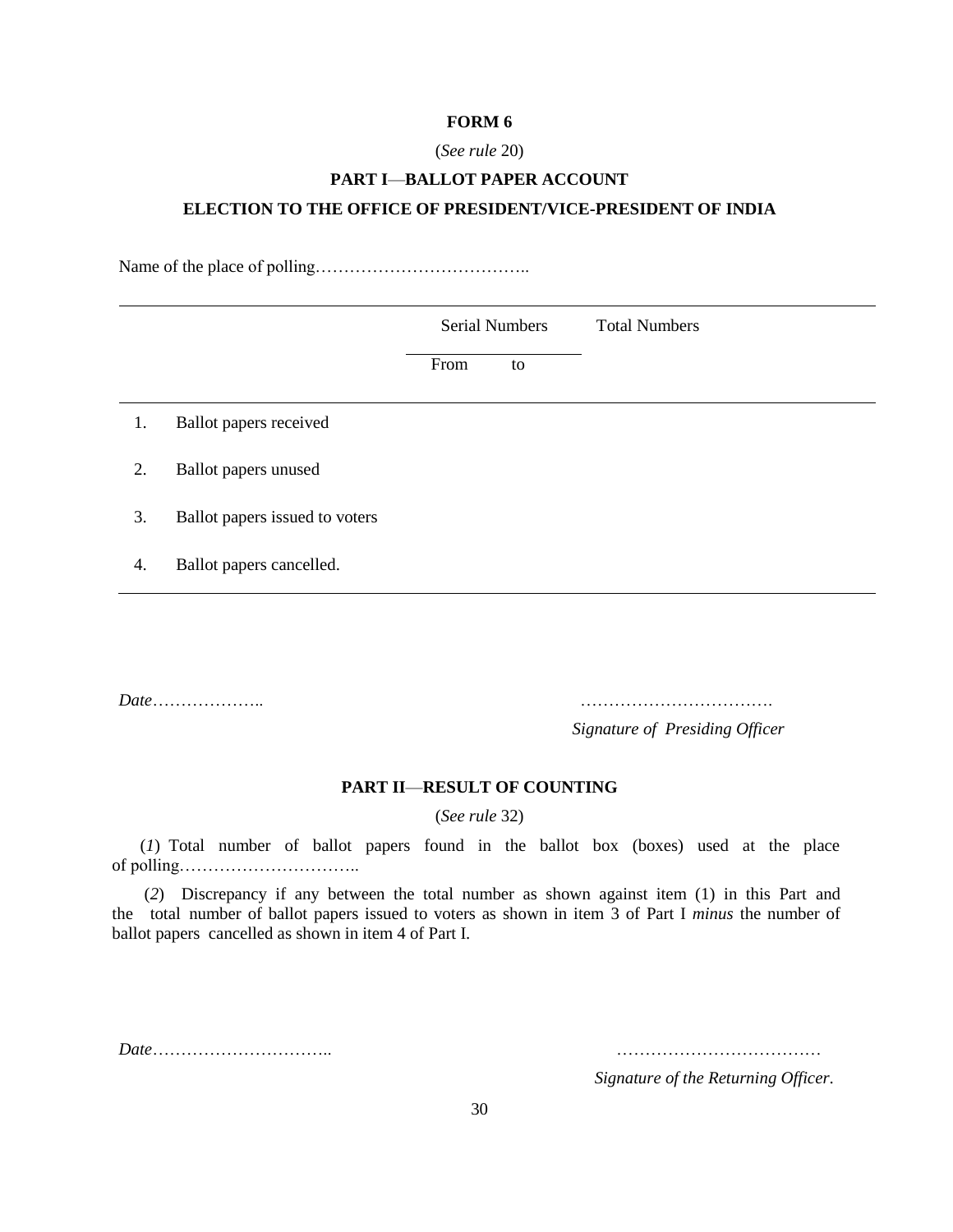## [*See rule* 35(*1*)(*c*)]

# **RETURN OF ELECTION TO THE OFFICE OF PRESIDENT/VICE-PRESIDENT OF INDIA**

| 1               | $\overline{2}$                  | 3                            | 4                                       | 5                                                  | 6                                        | $\overline{7}$                                 | 8                                    | 9                                     | 10                                 | 11                                                     | 12 | 13 | 14 | 15 |
|-----------------|---------------------------------|------------------------------|-----------------------------------------|----------------------------------------------------|------------------------------------------|------------------------------------------------|--------------------------------------|---------------------------------------|------------------------------------|--------------------------------------------------------|----|----|----|----|
| Serial No.      | Name<br>$\sigma f$<br>Candidate | Votes secured at first count | at first exclusion<br>credited<br>Votes | 4<br>and<br>$\tilde{\epsilon}$<br>Total of columns | exclusion<br>second<br>Votes credited at | $\circ$<br>and<br>$\Omega$<br>Total of columns | at third exclusion<br>Votes credited | $\infty$<br>and<br>Total of columns 7 | Votes credited at fourth exclusion | $\overline{10}$<br>and<br>$\sigma$<br>Total of columns |    |    |    |    |
|                 |                                 |                              |                                         |                                                    |                                          |                                                |                                      |                                       |                                    |                                                        |    |    |    |    |
| Exhausted votes |                                 |                              |                                         |                                                    |                                          |                                                |                                      |                                       |                                    |                                                        |    |    |    |    |
| <b>TOTAL</b>    |                                 |                              |                                         |                                                    |                                          |                                                |                                      |                                       |                                    |                                                        |    |    |    |    |

Total No. of valid ballot papers……………….representing …………………votes.

Total number of invalid ballot papers…………..representing ……………..votes.

I declare that

(Name)……………………………………………………………………………….. (Address)……………………………………………………………………………….

has been duly elected to the office of the President/Vice-President of India.

*Place*………………….. *Date*……………………. ……………………….

*Returning Officer*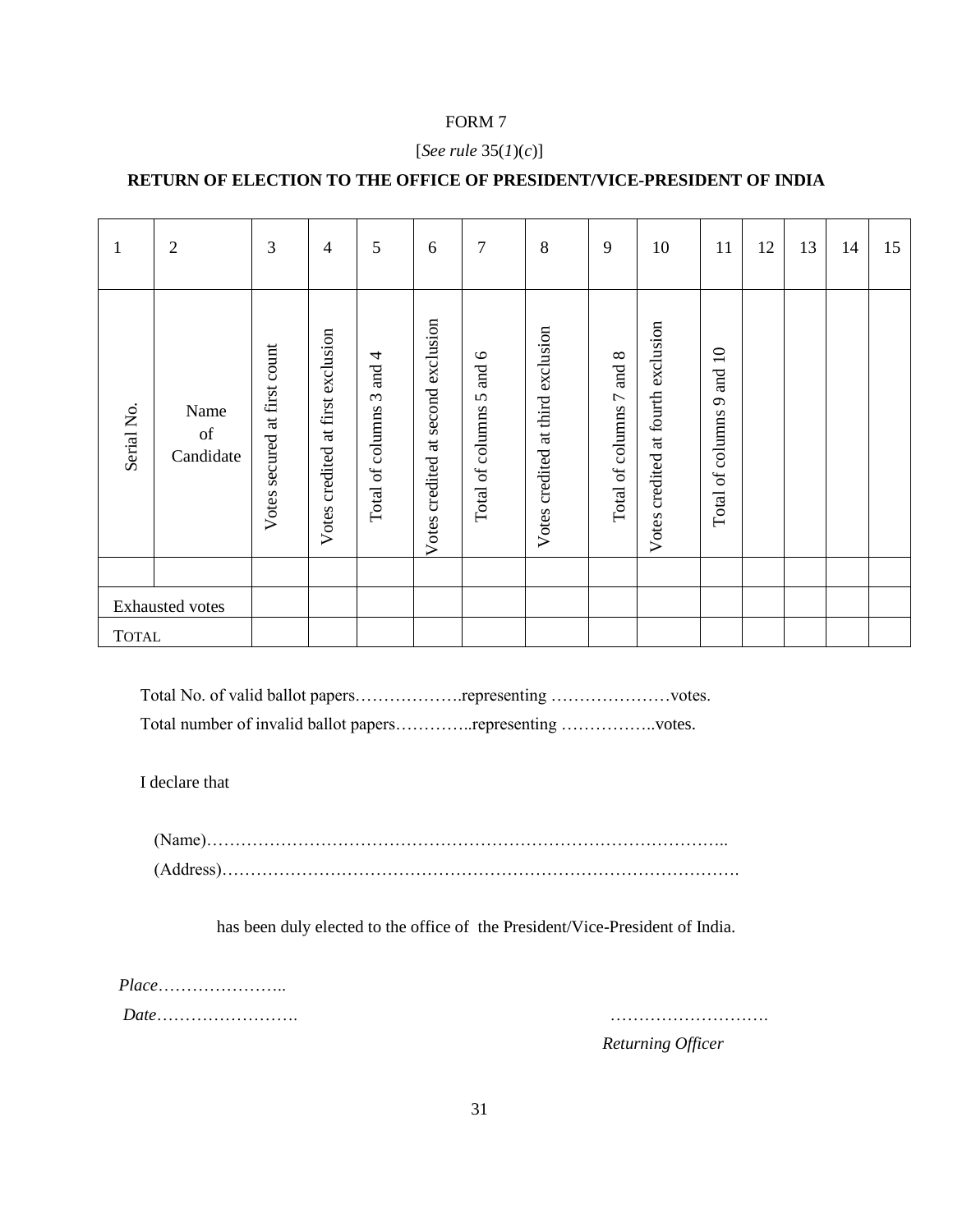### THE SCHEDULE

### (*See rule* 33)

#### *Instructions for the determination of Result*

1. In this Schedule—

(*1*) the expression "continuing candidate" means any candidate not elected and not excluded from the poll at any given time.

(*2*) the expression "first preference" means the figure I set opposite the name of any candidate, the expression "second preference" similarly means the figure 2, the expression "third preference" the figure 3, and so on;

(*3*) the expression "next available preference" means the second or subsequent preference recorded in consecutive numerical order for a continuing candidate, preferences for candidates already excluded being ignored;

(*4*) the expression "unexhausted paper" means a ballot paper on which a further preference is recorded for a continuing candidate;

(*5*) the expression "exhausted paper" means a ballot paper on which no further preference is recorded for a continuing candidate, provided that a paper shall be deemed to be exhausted in any case in which—

(*a*) the names of two or more candidates whether continuing or not are marked with the same figure, and are next in order of preference; or

(*b*) the name of the candidate next in order of preference, whether continuing or not ,is marked by a figure not following consecutively after some other figure on the ballot paper or by two or more figures.

2. Every ballot paper represents at each count—

(*a*) in a Presidential election, the number of votes as determined under rule 30; and

(*b*) in a Vice-Presidential election, one vote.

3. Ascertain the number of first preference votes secured by each candidate and credit him with that number.

4. Add up the numbers so credited to all the candidates, divide the total by two, and add one to the quotient disregarding any remainder. The resulting number is the quota sufficient to secure the turn of a candidate at the election.

5. If at the end of the first or any subsequent count, the total number of votes credited to any candidate is equal to, or greater than, the quota, or there is only one continuing candidate, that candidate is declared elected.

6. If at the end of any count, no candidate can be declared elected,—

(*a*) exclude the candidate who up to that stage has been credited with the lowest number of votes.

(*b*) examine all the ballot papers in his parcel and sub-parcels, arrange the unexhausted papers in sub-parcels according to the next available preferences recorded thereon for the continuing candidates, count the number of votes in each such sub-parcel and credit it to the candidate for whom